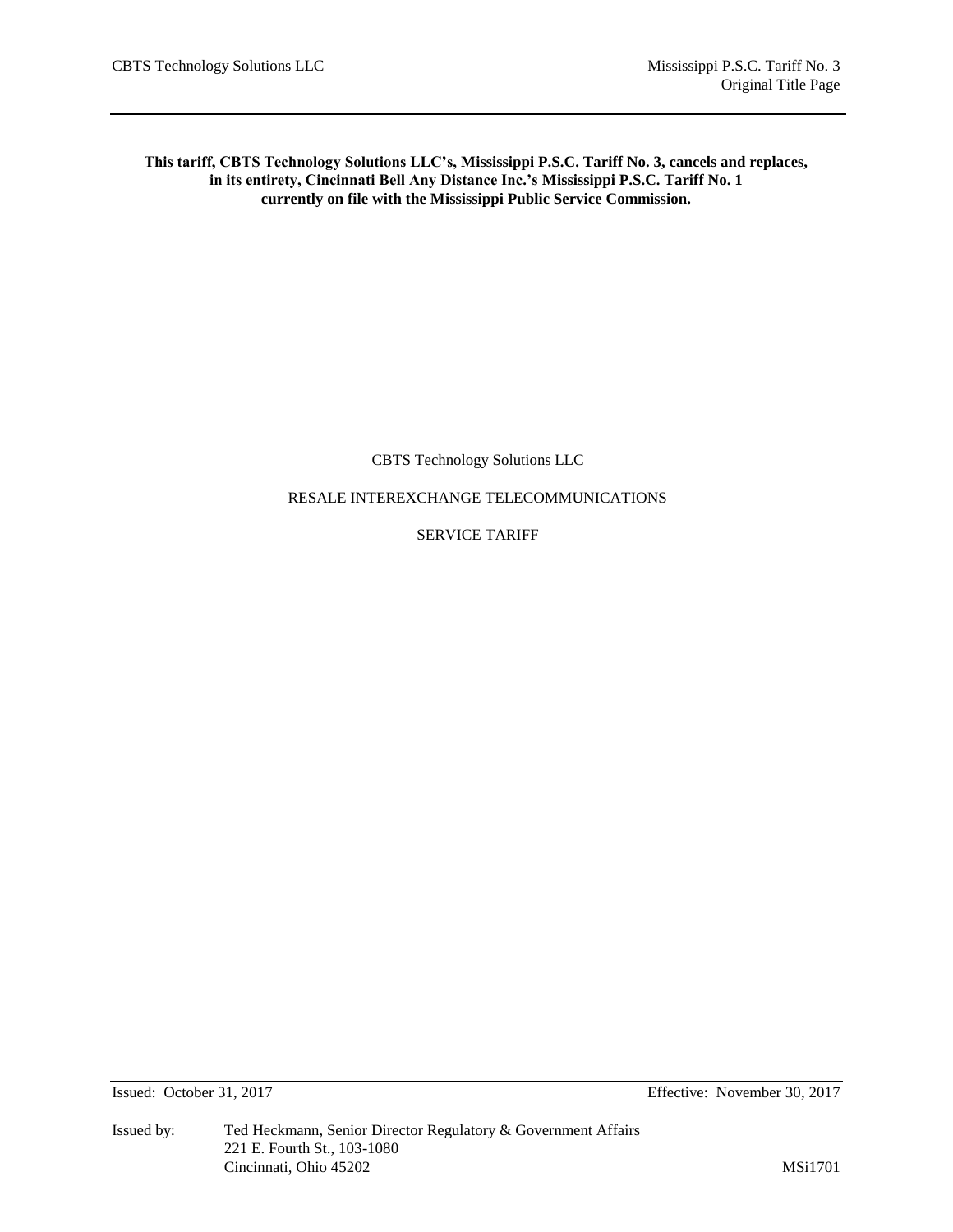# CHECK SHEET

Pages of this tariff, as indicated below, are effective as of the date shown at the bottom of the respective pages. Original and revised pages, as named below, comprise all changes from the original tariff and are currently in effect as of the date on the bottom of this page.

| Original<br>$\ast$<br>Title<br>Original<br>*<br>33<br>$\ast$<br>Original<br>*<br>34<br>Original<br>$\mathbf{1}$<br>$\overline{c}$<br>Original<br>$\ast$<br>3<br>Original<br>$\ast$<br>Original<br>$\ast$<br>$\overline{\mathbf{4}}$<br>Original<br>$\ast$<br>5<br>Original<br>$\ast$<br>$\epsilon$<br>$\overline{7}$<br>Original<br>$\ast$<br>$8\,$<br>Original<br>$\ast$<br>9<br>Original<br>$\ast$<br>Original<br>$\ast$<br>$10\,$<br>Original<br>*<br>$11\,$<br>12<br>Original<br>$\ast$<br>$\ast$<br>13<br>Original<br>Original<br>*<br>14<br>15<br>Original<br>$\ast$<br>Original<br>$\ast$<br>16<br>*<br>Original<br>$17\,$<br>18<br>Original<br>$\ast$<br>19<br>Original<br>*<br>20<br>Original<br>$\ast$<br>*<br>Original<br>21<br>Original<br>22<br>∗<br>23<br>Original<br>∗<br>*<br>Original<br>24<br>25<br>Original<br>∗<br>26<br>Original<br>∗<br>Original<br>$\ast$<br>27<br>*<br>28<br>Original<br>29<br>Original<br>∗<br>30<br>Original<br>∗<br>31<br>Original<br>$\ast$<br>*<br>Original<br>32 | PAGE | <b>REVISION</b> | <b>PAGE</b> | <b>REVISION</b> | PAGE | <b>REVISION</b> |
|----------------------------------------------------------------------------------------------------------------------------------------------------------------------------------------------------------------------------------------------------------------------------------------------------------------------------------------------------------------------------------------------------------------------------------------------------------------------------------------------------------------------------------------------------------------------------------------------------------------------------------------------------------------------------------------------------------------------------------------------------------------------------------------------------------------------------------------------------------------------------------------------------------------------------------------------------------------------------------------------------------------|------|-----------------|-------------|-----------------|------|-----------------|
|                                                                                                                                                                                                                                                                                                                                                                                                                                                                                                                                                                                                                                                                                                                                                                                                                                                                                                                                                                                                                |      |                 |             |                 |      |                 |
|                                                                                                                                                                                                                                                                                                                                                                                                                                                                                                                                                                                                                                                                                                                                                                                                                                                                                                                                                                                                                |      |                 |             |                 |      |                 |
|                                                                                                                                                                                                                                                                                                                                                                                                                                                                                                                                                                                                                                                                                                                                                                                                                                                                                                                                                                                                                |      |                 |             |                 |      |                 |
|                                                                                                                                                                                                                                                                                                                                                                                                                                                                                                                                                                                                                                                                                                                                                                                                                                                                                                                                                                                                                |      |                 |             |                 |      |                 |
|                                                                                                                                                                                                                                                                                                                                                                                                                                                                                                                                                                                                                                                                                                                                                                                                                                                                                                                                                                                                                |      |                 |             |                 |      |                 |
|                                                                                                                                                                                                                                                                                                                                                                                                                                                                                                                                                                                                                                                                                                                                                                                                                                                                                                                                                                                                                |      |                 |             |                 |      |                 |
|                                                                                                                                                                                                                                                                                                                                                                                                                                                                                                                                                                                                                                                                                                                                                                                                                                                                                                                                                                                                                |      |                 |             |                 |      |                 |
|                                                                                                                                                                                                                                                                                                                                                                                                                                                                                                                                                                                                                                                                                                                                                                                                                                                                                                                                                                                                                |      |                 |             |                 |      |                 |
|                                                                                                                                                                                                                                                                                                                                                                                                                                                                                                                                                                                                                                                                                                                                                                                                                                                                                                                                                                                                                |      |                 |             |                 |      |                 |
|                                                                                                                                                                                                                                                                                                                                                                                                                                                                                                                                                                                                                                                                                                                                                                                                                                                                                                                                                                                                                |      |                 |             |                 |      |                 |
|                                                                                                                                                                                                                                                                                                                                                                                                                                                                                                                                                                                                                                                                                                                                                                                                                                                                                                                                                                                                                |      |                 |             |                 |      |                 |
|                                                                                                                                                                                                                                                                                                                                                                                                                                                                                                                                                                                                                                                                                                                                                                                                                                                                                                                                                                                                                |      |                 |             |                 |      |                 |
|                                                                                                                                                                                                                                                                                                                                                                                                                                                                                                                                                                                                                                                                                                                                                                                                                                                                                                                                                                                                                |      |                 |             |                 |      |                 |
|                                                                                                                                                                                                                                                                                                                                                                                                                                                                                                                                                                                                                                                                                                                                                                                                                                                                                                                                                                                                                |      |                 |             |                 |      |                 |
|                                                                                                                                                                                                                                                                                                                                                                                                                                                                                                                                                                                                                                                                                                                                                                                                                                                                                                                                                                                                                |      |                 |             |                 |      |                 |
|                                                                                                                                                                                                                                                                                                                                                                                                                                                                                                                                                                                                                                                                                                                                                                                                                                                                                                                                                                                                                |      |                 |             |                 |      |                 |
|                                                                                                                                                                                                                                                                                                                                                                                                                                                                                                                                                                                                                                                                                                                                                                                                                                                                                                                                                                                                                |      |                 |             |                 |      |                 |
|                                                                                                                                                                                                                                                                                                                                                                                                                                                                                                                                                                                                                                                                                                                                                                                                                                                                                                                                                                                                                |      |                 |             |                 |      |                 |
|                                                                                                                                                                                                                                                                                                                                                                                                                                                                                                                                                                                                                                                                                                                                                                                                                                                                                                                                                                                                                |      |                 |             |                 |      |                 |
|                                                                                                                                                                                                                                                                                                                                                                                                                                                                                                                                                                                                                                                                                                                                                                                                                                                                                                                                                                                                                |      |                 |             |                 |      |                 |
|                                                                                                                                                                                                                                                                                                                                                                                                                                                                                                                                                                                                                                                                                                                                                                                                                                                                                                                                                                                                                |      |                 |             |                 |      |                 |
|                                                                                                                                                                                                                                                                                                                                                                                                                                                                                                                                                                                                                                                                                                                                                                                                                                                                                                                                                                                                                |      |                 |             |                 |      |                 |
|                                                                                                                                                                                                                                                                                                                                                                                                                                                                                                                                                                                                                                                                                                                                                                                                                                                                                                                                                                                                                |      |                 |             |                 |      |                 |
|                                                                                                                                                                                                                                                                                                                                                                                                                                                                                                                                                                                                                                                                                                                                                                                                                                                                                                                                                                                                                |      |                 |             |                 |      |                 |
|                                                                                                                                                                                                                                                                                                                                                                                                                                                                                                                                                                                                                                                                                                                                                                                                                                                                                                                                                                                                                |      |                 |             |                 |      |                 |
|                                                                                                                                                                                                                                                                                                                                                                                                                                                                                                                                                                                                                                                                                                                                                                                                                                                                                                                                                                                                                |      |                 |             |                 |      |                 |
|                                                                                                                                                                                                                                                                                                                                                                                                                                                                                                                                                                                                                                                                                                                                                                                                                                                                                                                                                                                                                |      |                 |             |                 |      |                 |
|                                                                                                                                                                                                                                                                                                                                                                                                                                                                                                                                                                                                                                                                                                                                                                                                                                                                                                                                                                                                                |      |                 |             |                 |      |                 |
|                                                                                                                                                                                                                                                                                                                                                                                                                                                                                                                                                                                                                                                                                                                                                                                                                                                                                                                                                                                                                |      |                 |             |                 |      |                 |
|                                                                                                                                                                                                                                                                                                                                                                                                                                                                                                                                                                                                                                                                                                                                                                                                                                                                                                                                                                                                                |      |                 |             |                 |      |                 |
|                                                                                                                                                                                                                                                                                                                                                                                                                                                                                                                                                                                                                                                                                                                                                                                                                                                                                                                                                                                                                |      |                 |             |                 |      |                 |
|                                                                                                                                                                                                                                                                                                                                                                                                                                                                                                                                                                                                                                                                                                                                                                                                                                                                                                                                                                                                                |      |                 |             |                 |      |                 |
|                                                                                                                                                                                                                                                                                                                                                                                                                                                                                                                                                                                                                                                                                                                                                                                                                                                                                                                                                                                                                |      |                 |             |                 |      |                 |

\* - indicates those pages included with this filing

Issued: October 31, 2017 Effective: November 30, 2017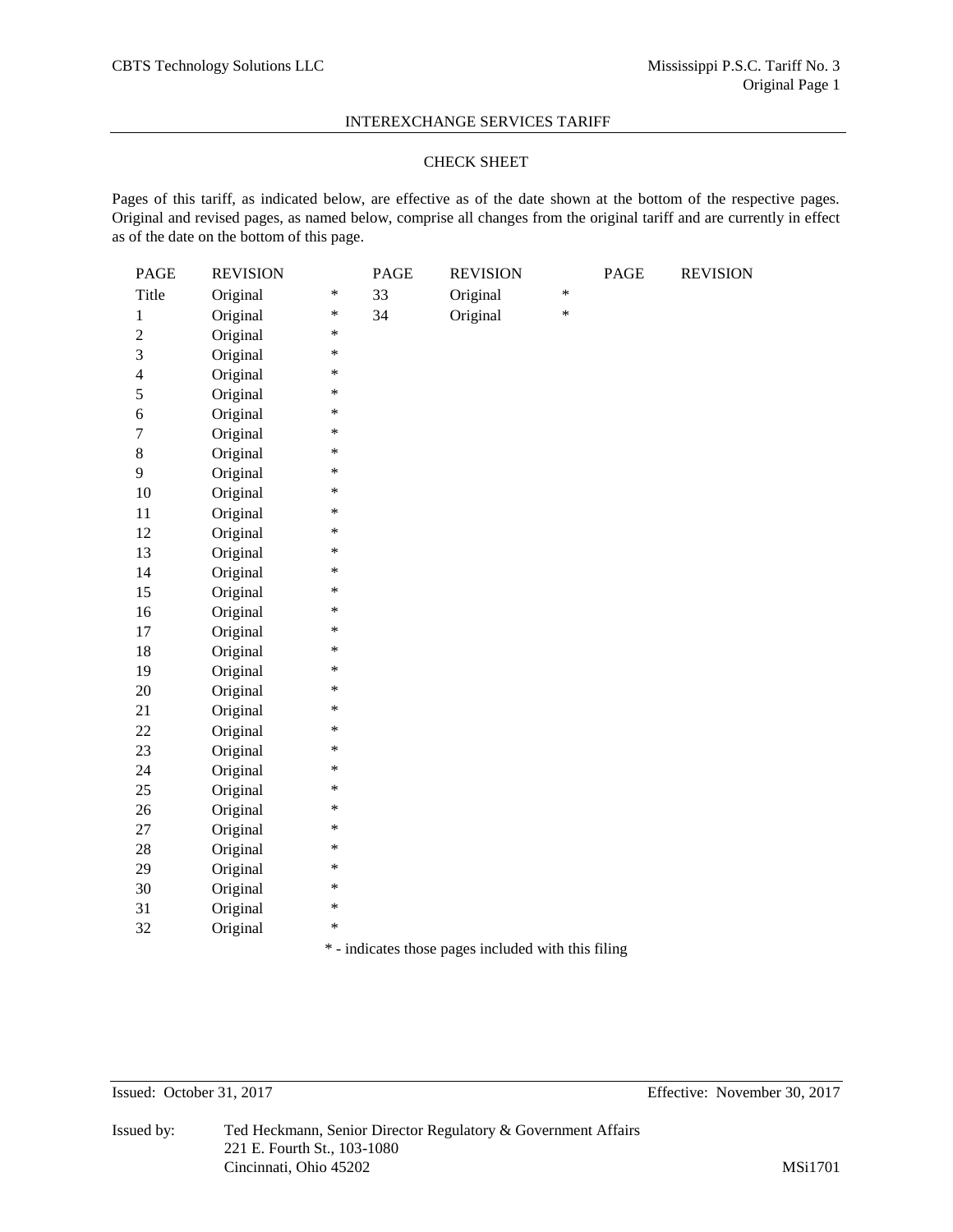# TABLE OF CONTENTS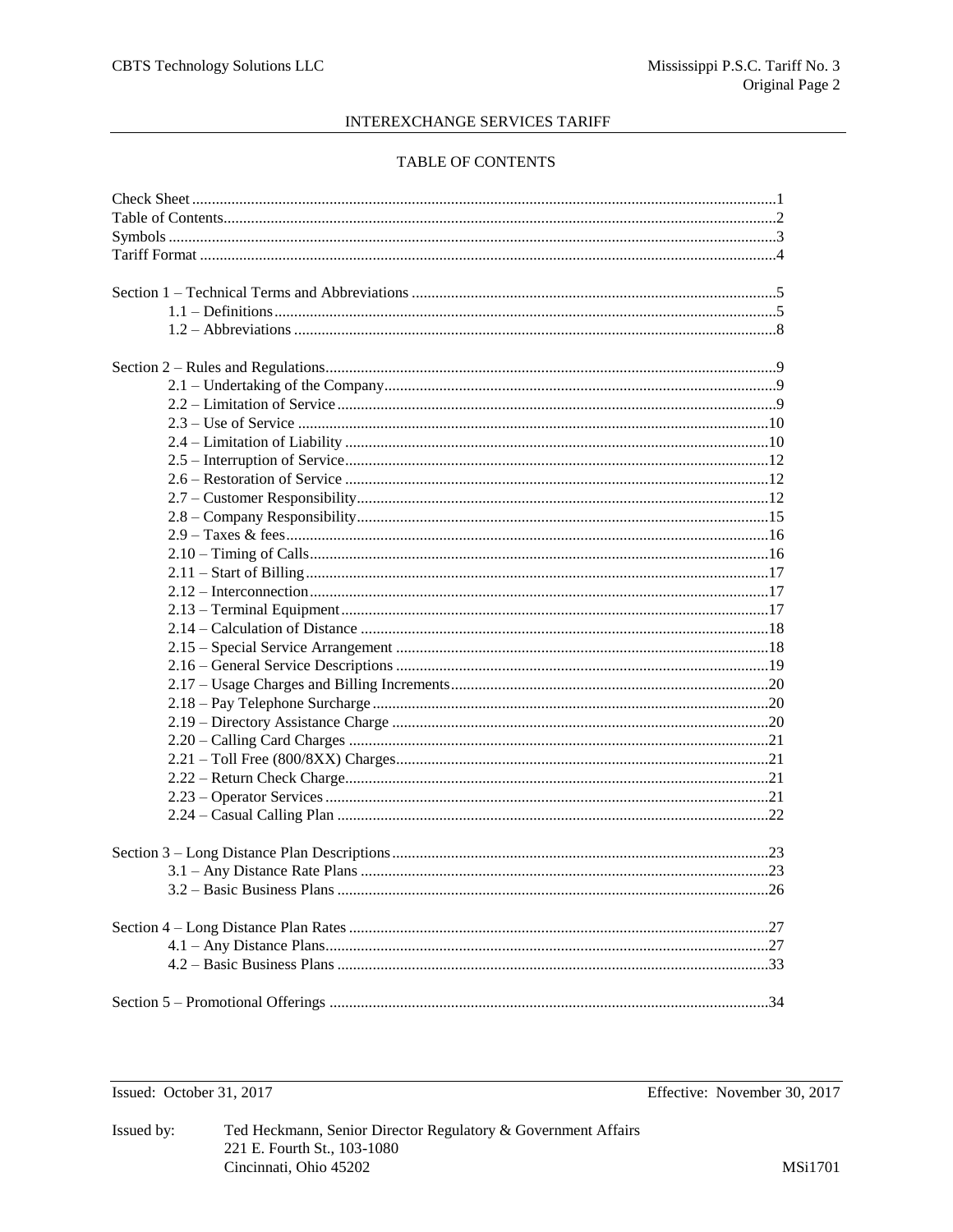# **SYMBOLS**

The following are the only symbols used for the purposes indicated below:

- C Change in regulation or rate structure
- D Delete or discontinue
- I Increase in rate
- M Moved from another tariff location
- N New rate or regulation
- R Reduction in rate
- T Change in text or regulation but no change in rate or change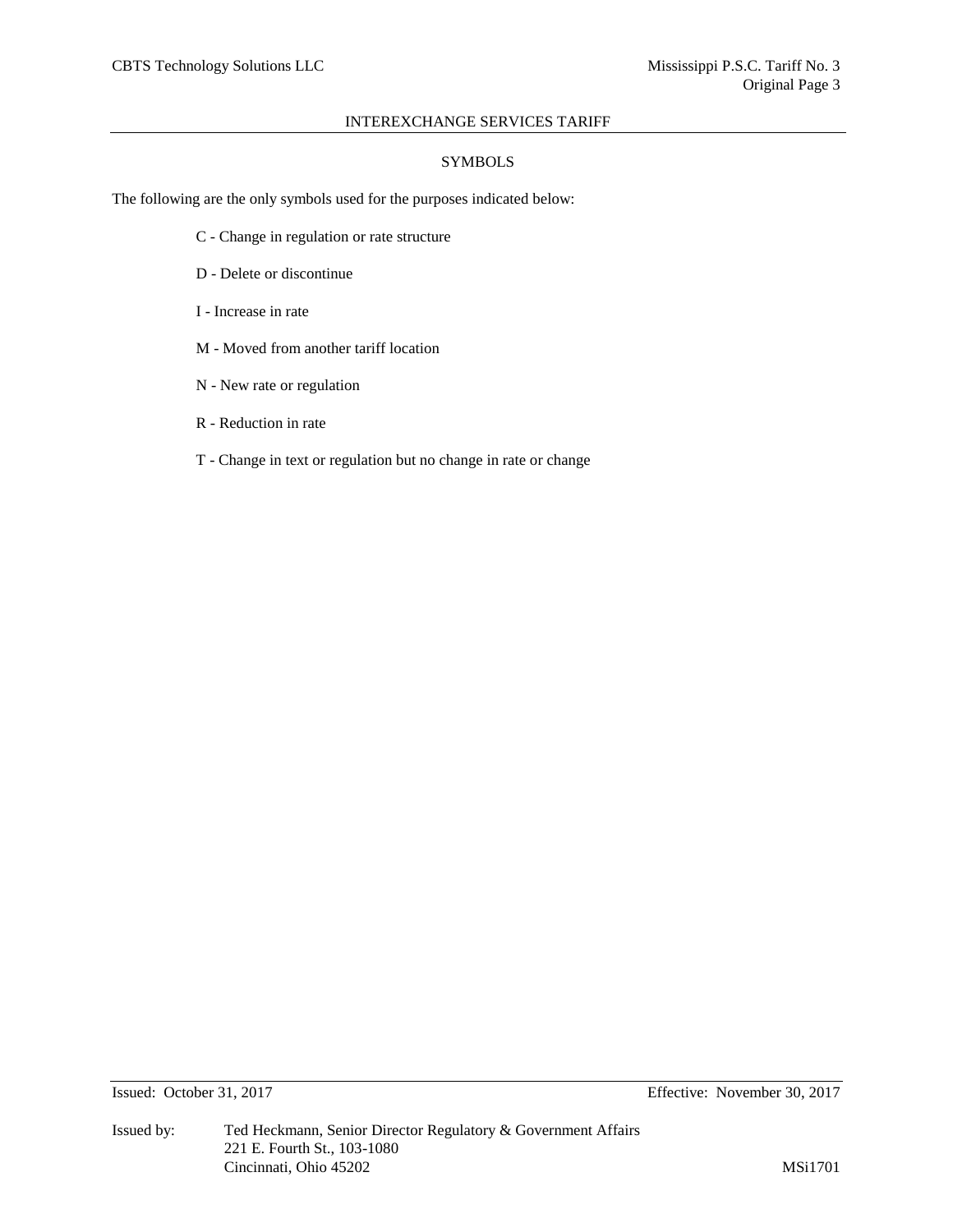# TARIFF FORMAT

- A. Page Numbering Page numbers appear in the upper right corner of the page. Pages are numbered sequentially. However, new pages are occasionally added to the tariff. When a new page is added between pages existing pages with whole numbers, a decimal is added. For example, a new page added between pages 34 and 35 would be 34.1.
- B. Page Revision Numbers Revision numbers also appear in the upper right comer of each page. These numbers are used to determine the most current pace version on file with the Commission. For example, the 4th Revised Page 34 cancels the Original Page 34. Consult the check sheet for the page currently in effect.
- C. Paragraph Numbering Sequence There are nine levels of paragraph coding. Each level of coding is subservient to its next higher level:

2 2.1 2.1.1 2.1.1.A 2.1.1.A.1 2.1.1.A.1.(a) 2.1.1.A.1.(a).I 2.1.1.A.1.(a).I.(i)

D. Check Sheets - When a tariff filing is made with the Commission an updated check sheet accompanies the filing. The check sheet lists the pages contained in the tariff, with a cross reference to the current revision number. When new sheets are added, the check sheet is changed to reflect the revision. All revisions made in a given filing are designated by an asterisk (\*). There shall be no other symbols used on this sheet if these are the only changes made. The tariff user should refer to the latest check sheet to find out if a particular page is the most current on file with the Commission.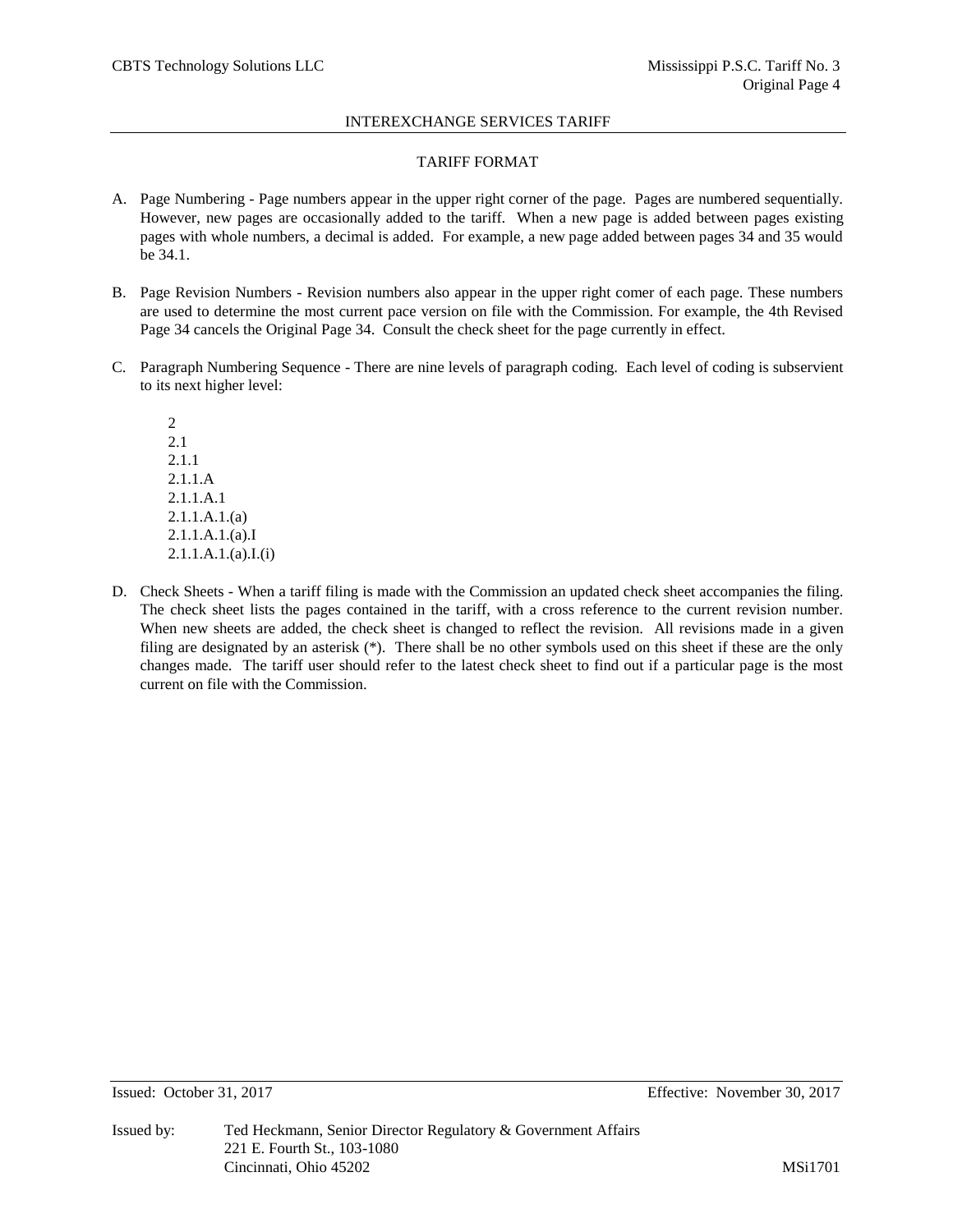# SECTION 1 - TECHNICAL TERMS AND ABBREVIATIONS

#### 1.1 Definitions

Application for Service - a standard order form which includes all pertinent billing, technical and other descriptive information which will enable the carrier to provide the communication service.

Authorization Code - a numerical code, one or more of which are assigned to a customer to enable a reseller to identify use of service on its account and to bill the customer accordingly for such service. Multiple authorization codes may be assigned to a customer to identify individual users or groups of users on its account.

Authorized User - a person, firm, corporation or other entity authorized by the customer to receive or send communications.

Automatic Dialing Device - an apparatus provided by the carrier which, when attached to customer's telephone equipment, dials the carrier's facilities, emits an authorization code, and forwards the called number to the carrier's facilities.

Bandwidth - the total frequency band allocated for a channel.

Busy Hour - the two consecutive half hours during which the greatest volume of traffic is handled.

Cancellation of Order - a customer-initiated request to discontinue processing a service order, either in part or in its entirety, prior to its completion.

Carrier - CBTS Technology Solutions LLC, unless specifically stated otherwise.

Casual Caller  $- A$  caller that has not affirmatively selected the Company as its choice of a long distance service provider in advance of placing a long distance call.

Company – CBTS Technology Solutions LLC sometimes referred to as "carrier."

Completed Calls - calls answered at the distance end. If a customer is charged for an incomplete calls, the Company will issue a one minute credit upon the customer's request.

Custom Account Coding - key, legend or table created by the customer for a unique project or account numbers for its private use.

Customer - the person, firm, corporation or other entity that orders or uses service and is responsible for payment of the rates and charges under a contract or this tariff.

Customer Premises Equipment - communications equipment located at the customer's premises. Such equipment may be provided by the customer or by the Company.

Issued: October 31, 2017 Effective: November 30, 2017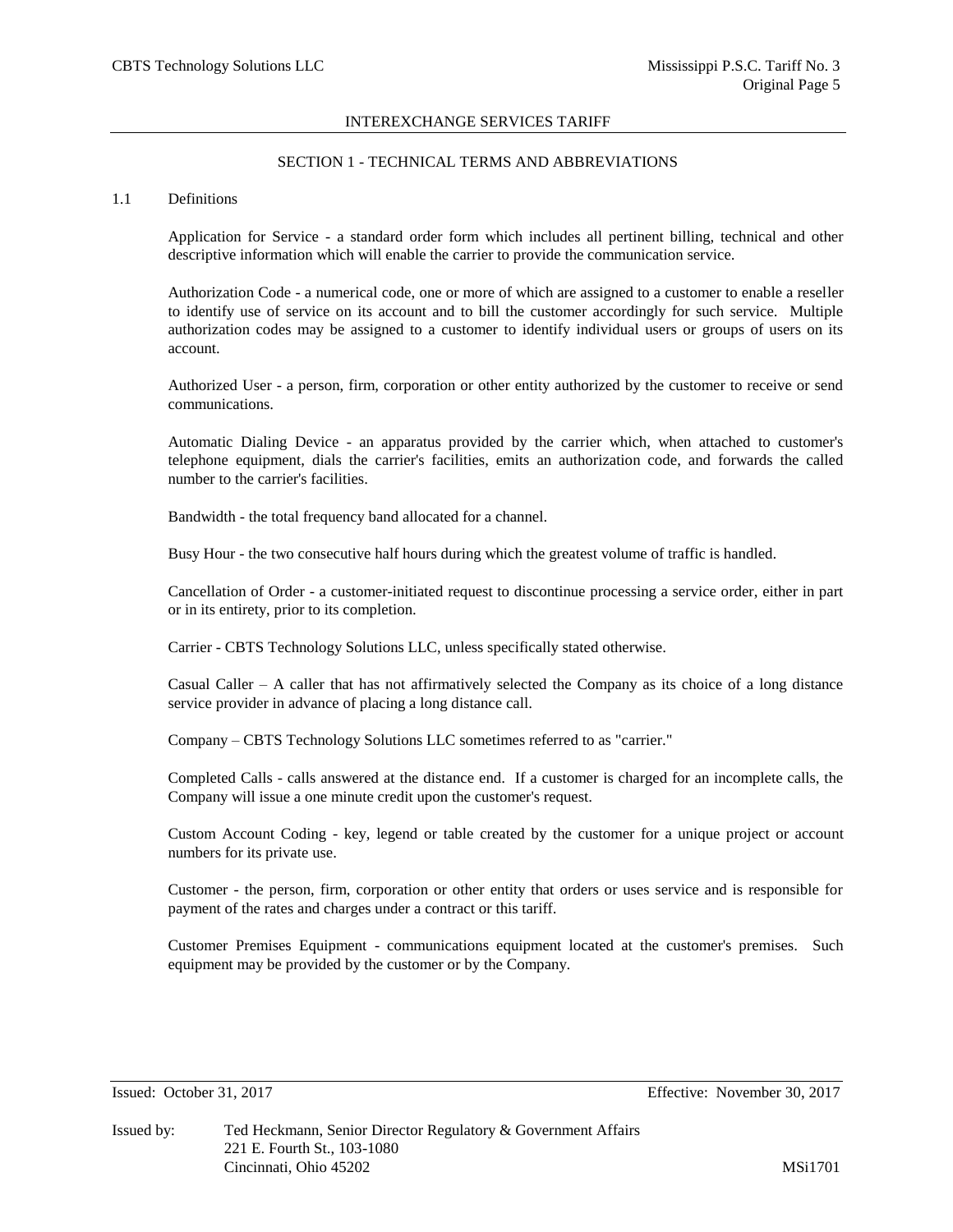# SECTION 1 - TECHNICAL TERMS AND ABBREVIATIONS, (CONT'D.)

## 1.1 Definitions, (cont'd.)

Day Rate Period - unless otherwise specified in this tariff, the Day Rate Period applies during the hours of 8:00 a.m. to, but not including 5:00 p.m., Monday through Friday.

Delinquent or Delinquency - an account for which a bill or payment agreement for services or equipment has not been paid in full on or before the due date. Amounts due and unpaid after the due date may be subject to a late payment charge.

Disconnect - to render inoperable or to disable circuitry thus preventing outgoing and incoming toll communications service.

Evening Rate Period - unless otherwise specified in this tariff, the Evening Rate Period applies during the hours of 5:00 p.m. to, but not including 11:00 p.m., Sunday through Friday.

Excessive Call Attempt - a customer attempt to call over the carrier's network using an invalid authorization code during a measured 15 minute period, within which 10 or more incomplete call attempts are made by the customer from the same customer line, and where those attempts do not complete because the customer has not used a valid authorization code.

Expedite - The best effort acceleration of the installation date in advance of commitment date provided by the Company.

Holidays - for the purposes of this tariff recognized holidays are New Year's Day, Memorial Day, Independence Day, Labor Day, Thanksgiving Day and Christmas Day.

Holiday Rate Period - the evening rate will apply to calls made on the Company recognized holidays, provided, however, the calls made on holidays during the Night/Weekend Rate Period shall be billed at the lower of the Evening Rate and the Night/Weekend Rate.

Interexchange Utility - a utility, resale carrier or other entity that provides intrastate telecommunications services and facilities between exchanges within the state, without regard to how such traffic is carried. A local exchange utility that provides exchange service may also be considered an interexchange utility.

Local Distribution Area - metropolitan locations served by the Company which have been defined by the local exchange telephone company as a local calling area under its local exchange tariff.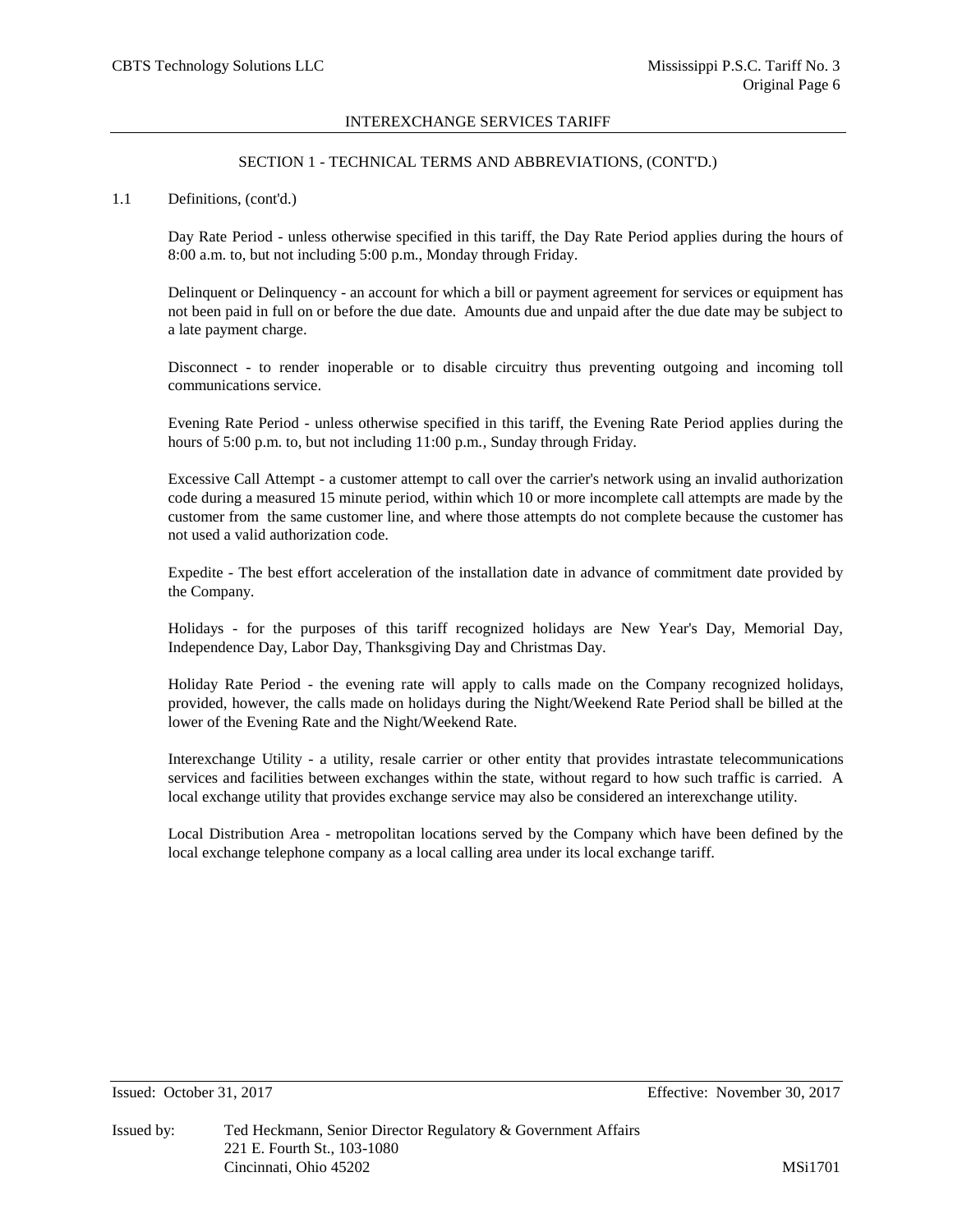# SECTION 1 - TECHNICAL TERMS AND ABBREVIATIONS, (CONT'D.)

### 1.1 Definitions, (cont'd.)

Measured Use Service - the provision of long distance measured time communications telephone service to customers who access the carrier's services at its switching and call processing equipment by means of access facilities obtained from another carrier by the customer or otherwise provided at its own expense (the customer is responsible for arranging for the access line).

Message - a completed telephone call by a customer or end user.

Network Terminal - any location where the Company provides services described herein.

Night/Weekend Rate Period - unless otherwise specified in this tariff, the Night/Weekend Rate Period applies during the hours of 11:00 p.m. to, but not including 8:00 a.m., Monday through Friday; all day Saturday; and from 8:00 a.m. to, but not including 5:00 p.m. Sunday.

Normal Business Hours - the hours of 8:00 a.m. to 5:00 p.m., Monday through Friday, excluding holidays.

Physical Change - the modification of a circuit, dedicated access line, or port at the request of the customer requiring an actual material change.

Post-engineering - After provisioning of service elements.

Pre-engineering - Prior to provisioning of service elements.

Premises - the space occupied by an individual customer in a building, in adjoining buildings occupied entirely by that customer, or on contiguous property occupied by the customer separated only by a public thoroughfare, a railroad right of way or a natural barrier.

Rate - money, charge, fee or other recurring assessment billed to customers for services or equipment.

Suspension - temporary disconnection or impairment of service which disables either outgoing or incoming toll communications services provided by the Company.

Terminal Equipment - telephone instruments, including pay telephone equipment, the common equipment of large and small key and PBX systems and other devices and apparatus, and associated wiring, which are intended to be connected electrically, acoustically or inductively to the telecommunication system.

Toll Free Service - a service that provides long distance calling to a predesignated destination where charges are the responsibility of the call terminated party.

United States - the forty-eight contiguous United States and the District of Columbia.

Validated Account Codes - account codes that have restricted access.

Issued: October 31, 2017 Effective: November 30, 2017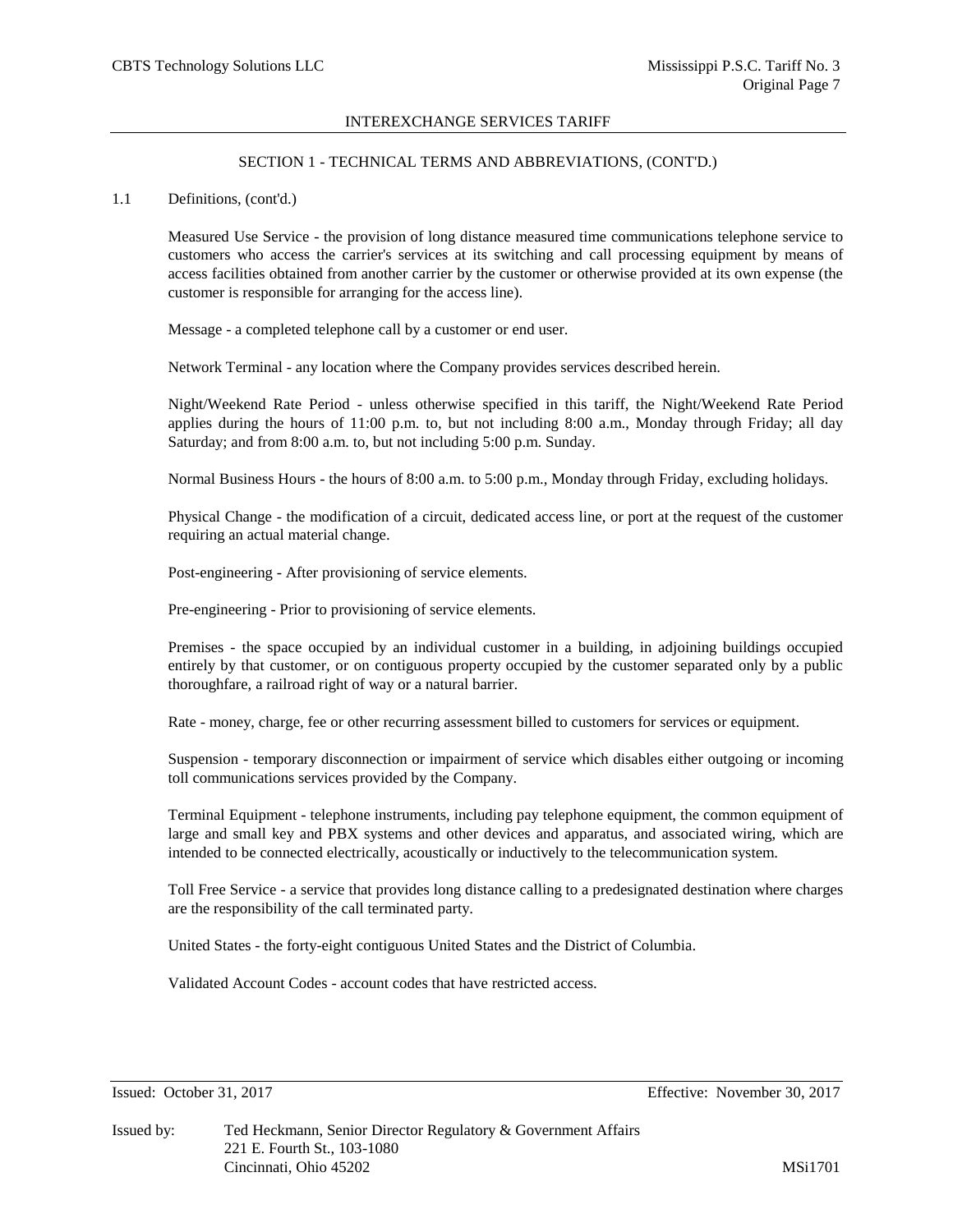# SECTION 1 - TECHNICAL TERMS AND ABBREVIATIONS, (CONT'D.)

# 1.2 Abbreviations

- CPE Customer Premises Equipment
- LATA Local Access and Transport Area
- LEC Local Exchange Carrier
- MTS Message Telecommunications Service
- PBX Private Branch Exchange
- V&H Vertical and Horizontal Coordinates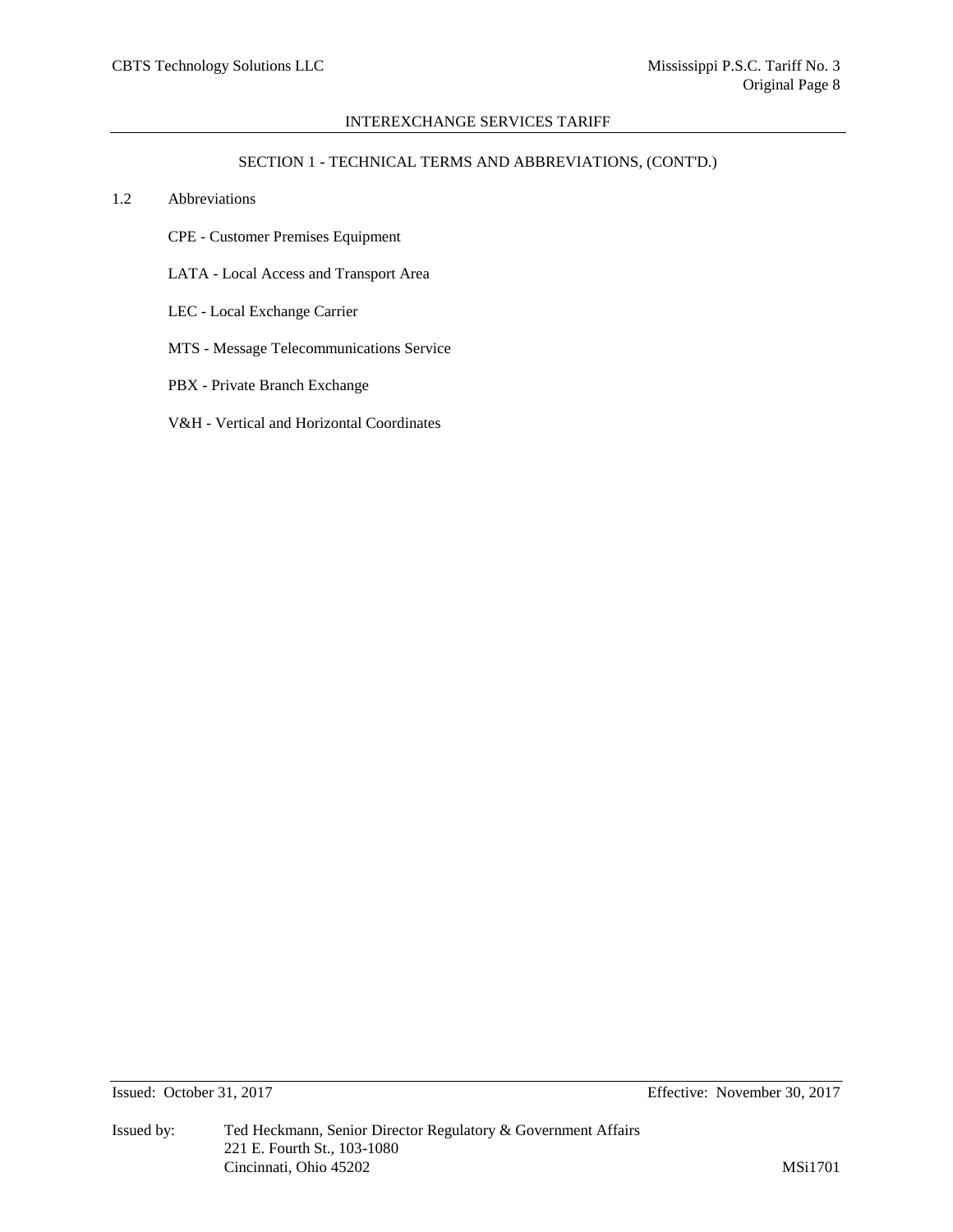# SECTION 2 - RULES AND REGULATIONS

### 2.1 Undertaking of the Company

The Company provides long distance message telecommunications service to customers for their direct transmission of voice, data and other types of telecommunications.

Communications originate when the customer accesses the Company directly or through the facilities of another carrier via one or more access lines, equal access or on a dial-up basis. The Company may act as the customer's agent for ordering access connection facilities provided by other carriers or entities when authorized by the customer, to allow connection of a customer's location to the Company's network. The customer shall be responsible for all charges due for such service arrangements.

The Company's services are provided on a monthly basis, unless otherwise stated in this tariff. Services are available twenty-four (24) hours per day, seven (7) days per week.

## 2.2 Limitations on Service

- 2.2.1 Service is offered subject to the availability of the necessary facilities and/or equipment and subject to the provisions of this tariff.
- 2.2.2 The Company reserves the right to discontinue furnishing service upon written notice, when necessitated by conditions beyond its control or when the customer is using the service in violation of the provisions of this tariff or in violation of the law.
- 2.2.3 To the extent that any conflict arises between the terms and conditions of a service agreement or other contract and the terms and conditions of this tariff, the tariff shall prevail.
- 2.2.4 Title to all equipment provided by the Company under this tariff remains with the Company.
- 2.2.5 The customer may not transfer or assign the use of service provided under this tariff except with the prior written consent of the Company. Such transfer or assignment shall only apply where there is no interruption in the use or location of the service, and all regulations and conditions contained in this tariff, as well as all conditions for service, shall apply to all such permitted assignees or transferees.
- 2.2.6 Customer may request Carrier to assign one or more sub-accounts for billing purposes, and to direct sub-account invoices to customer's affiliates or other designated entities for payment. Such requests shall not affect the liability of the customer, who shall remain solely liable to the Company for payment of all invoices for service requested and obtained by customer, whether invoiced by the Company to the customer, the customer's affiliates, or other designated entities.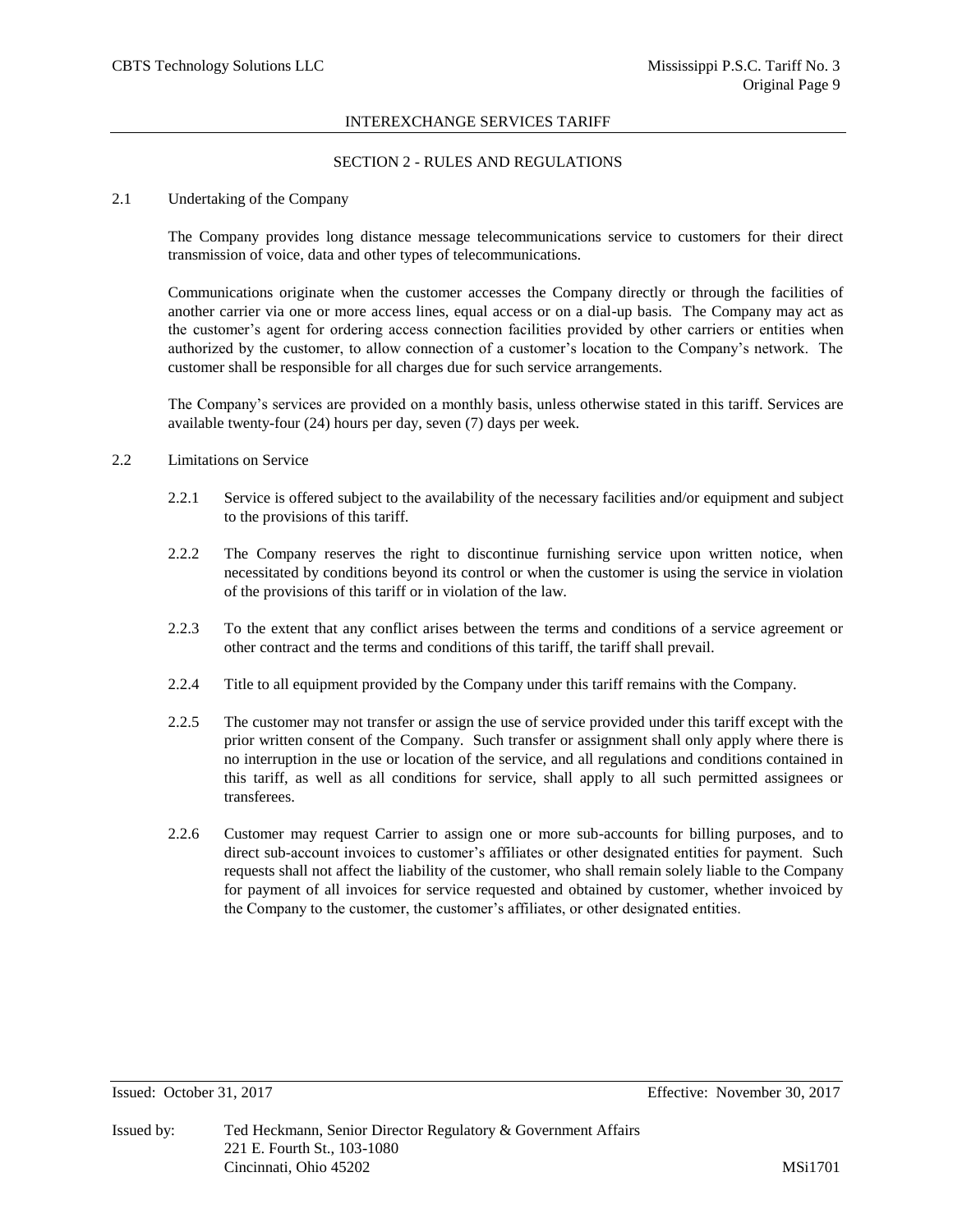# SECTION 2 - RULES AND REGULATIONS, (CONT'D.)

# 2.3 Use of Service

Service may not be used for any unlawful purposes or for any purpose for which any payment or other compensation is received by the customer, except where the customer is a duly authorized and regulated common carrier.

### 2.4 Limitation of Liability

- 2.4.1 In view of the fact that the customer has exclusive control of its communications over the facilities furnished by the Company, and other uses for which facilities may be furnished by the Company, and because of the unavoidableness of errors incident to the services and to the use of such facilities of the Company, the services and facilities furnished by the Company are subject to the regulations and limitations specified herein.
- 2.4.2 The Company's failure to provide or maintain facilities under this tariff shall be excused by labor difficulties, governmental orders, civil commotions, acts of God and other circumstances beyond the Company's reasonable control, subject to the interruption allowance provisions under this tariff.
- 2.4.3 Defacement of premises No liability shall attach to the Company by reason of any defacement or damage to the customer's premises resulting from the existence of the Company's equipment or facilities on such premises, or by the installation or removal thereof, when such defacement or damage is not the result of the negligence of the Company or its employees.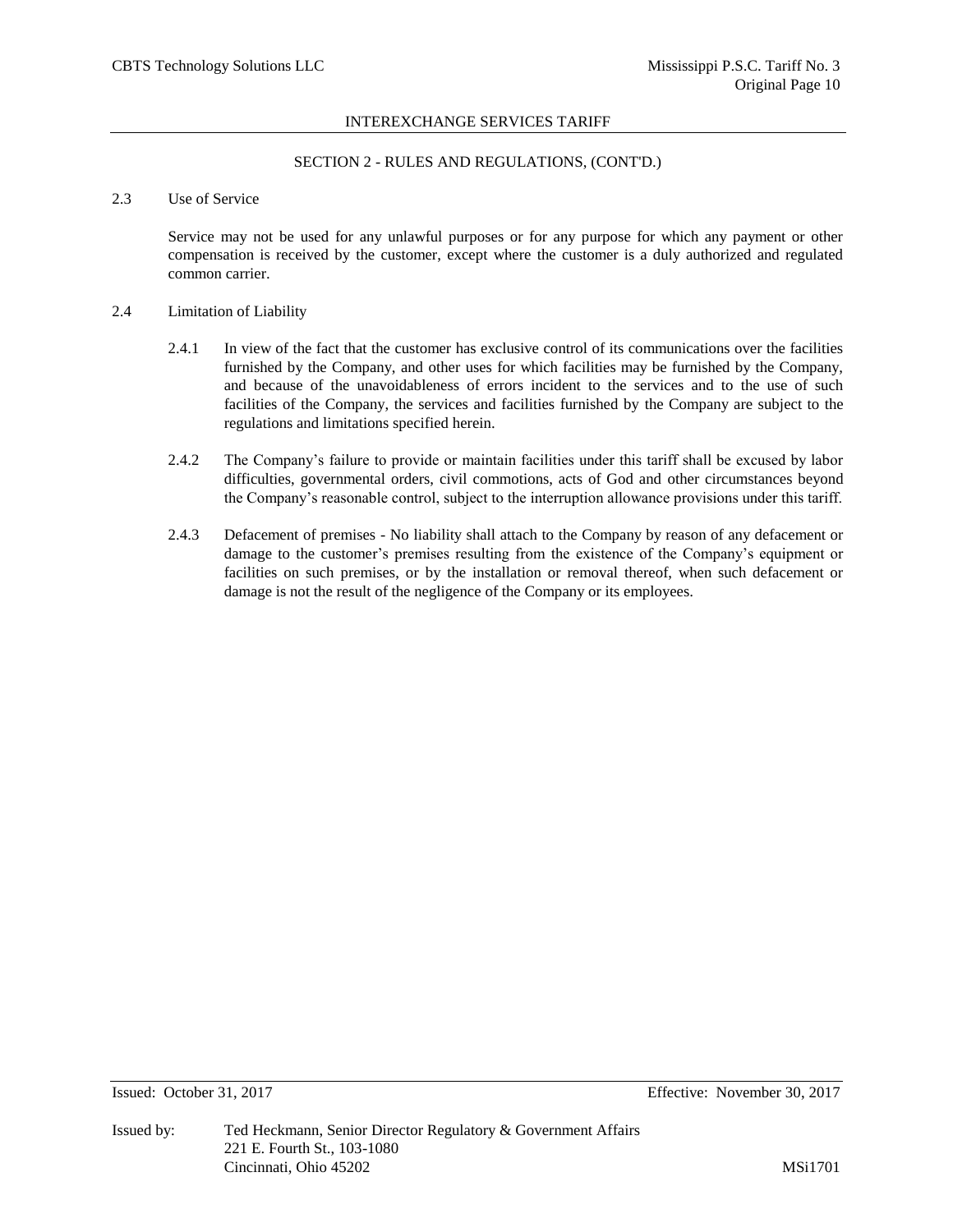## SECTION 2 - RULES AND REGULATIONS, (CONT'D.)

# 2.4 Limitations of Liability, (cont'd.)

- 2.4.4 Indemnification The Company's liability, if any, for its gross negligence or willful misconduct is not limited by this tariff. With respect to any other claim or suit by a customer or by any others, the customer indemnifies and saves harmless the Company against claims, losses or suits for injury to or death of any person, or damage to any property which arises from the use, placement or presence of the Company's equipment, facilities and associated wiring of the customer's premises and further the customer indemnifies and saves harmless the Company against claims for libel, slander, invasion of privacy or the infringement of copyright arising directly or indirectly from the material transmitted over the facilities of the Company or the use thereof by the customer; against claims for infringement of patents arising from combining with or using in connection with, facilities furnished by the Company and apparatus, equipment and systems provided by the customer; and against all other claims arising out of any act or omission of the customer in connection with the services or facilities provided by the Company. No agents or employees of other carriers shall be deemed to be agents or employees of the Company.
- 2.4.5 The Company's liability, if any, for its gross negligence or willful misconduct is not limited by this tariff. With respect to any other claim or suit, by a customer or any others, for damages arising out of mistakes, omissions, interruptions, delays or errors, or defects in transmission occurring in the course of furnishing service hereunder, the Company's liability, if any, shall not exceed an amount equivalent to the proportionate charge to the customer for the period of service during which such mistake, omission, interruption, delay, error, or defect in transmission or service occurs and continues. This liability shall be in addition to any amounts that may otherwise be due to the customer under this tariff as an allowance for interruptions. However, any such mistakes, omission, interruptions, delays, errors, or defects in transmission or service which are caused or contributed to by the negligence or willful act of the customer, or authorized user, or joint user, or which arise from the use of customer provided facilities or equipment shall not result in the imposition of any liability whatsoever upon the Company.
- 2.4.6 The Company shall not be liable for any damages, including usage charges, that the customer may incur as a result of the unauthorized use of authorization codes or communications equipment. The unauthorized use of communications equipment includes, but is not limited to, the placement of calls from the customer's premises, and the placement of calls through equipment controlled and/or provided by the customer, that are transmitted over the Company's network without the authorization of the customer. The customer shall be fully liable for all such usage charges.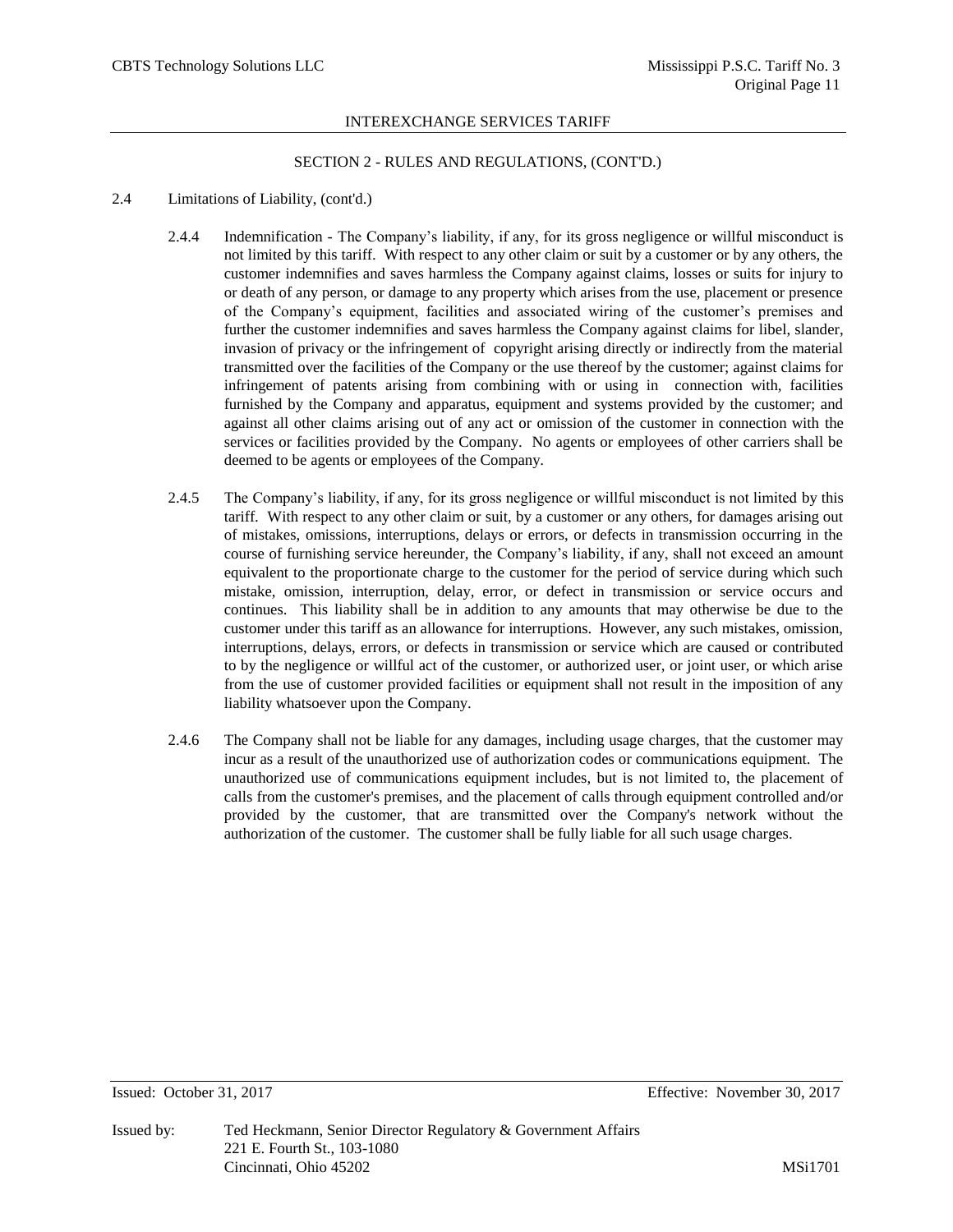# SECTION 2 - RULES AND REGULATIONS, (CONT'D.)

# 2.5 Interruption of Service

- 2.5.1 If a customer's service is interrupted other than by the negligence or willful act of the customer, and it remains out of order for eight normal working hours or longer after access to the premises is made available and after being reported to be out of order, appropriate adjustments or refunds shall be made to the customer. The amount of adjustment or refund shall be determined on the basis of the known period of interruption; generally beginning from the time the service interruption is first reported. The refund to the customer shall be a pro rata part of the monthly recurring charges (but not for per minute or per call charges) for the period of days and that portion of the service facilities rendered useless or inoperative. The refund may be accomplished by a credit on a subsequent bill for the service.
- 2.5.2 A credit allowance for interruptions of service which are not due to the Company's testing or adjusting, to the negligence of the customer, or to the failure of the channels, equipment, and/or communications systems provided by the customer, are subject to the general liability provisions set forth herein. It shall be the obligation of the customer to notify the carrier of any interruption in service. Before giving such notice, the customer shall ascertain that the trouble is not being caused by any action or omission by or within the customer's control and is not in wiring or equipment connected to the carrier terminal.

# 2.6 Restoration of Service

The use and restoration of service in emergencies shall be in accordance with the Part 64, Sub-part D of the Federal Communications Commission's rules and Regulations which specifies the priority system for such activities.

### 2.7 Customer Responsibility

- 2.7.1 All customers assume general responsibilities in connection with the provisions and use of the Company's service. When facilities, equipment and/or communication systems provided by others are connected to the Company's facilities, the customer assumes additional responsibilities. All customers are responsible for the following:
	- A. The customer is responsible for placing orders for service, paying all charges for service rendered by the Company and complying with all of the Company's regulations governing the service. The customer is also responsible for assuring that its users comply with regulations.
	- B. When placing an order for service, the customer must provide:
		- 1. The names and addresses of the persons responsible for the payment of service charges, and
		- 2. The names, telephone numbers, and addresses of the customer contact persons.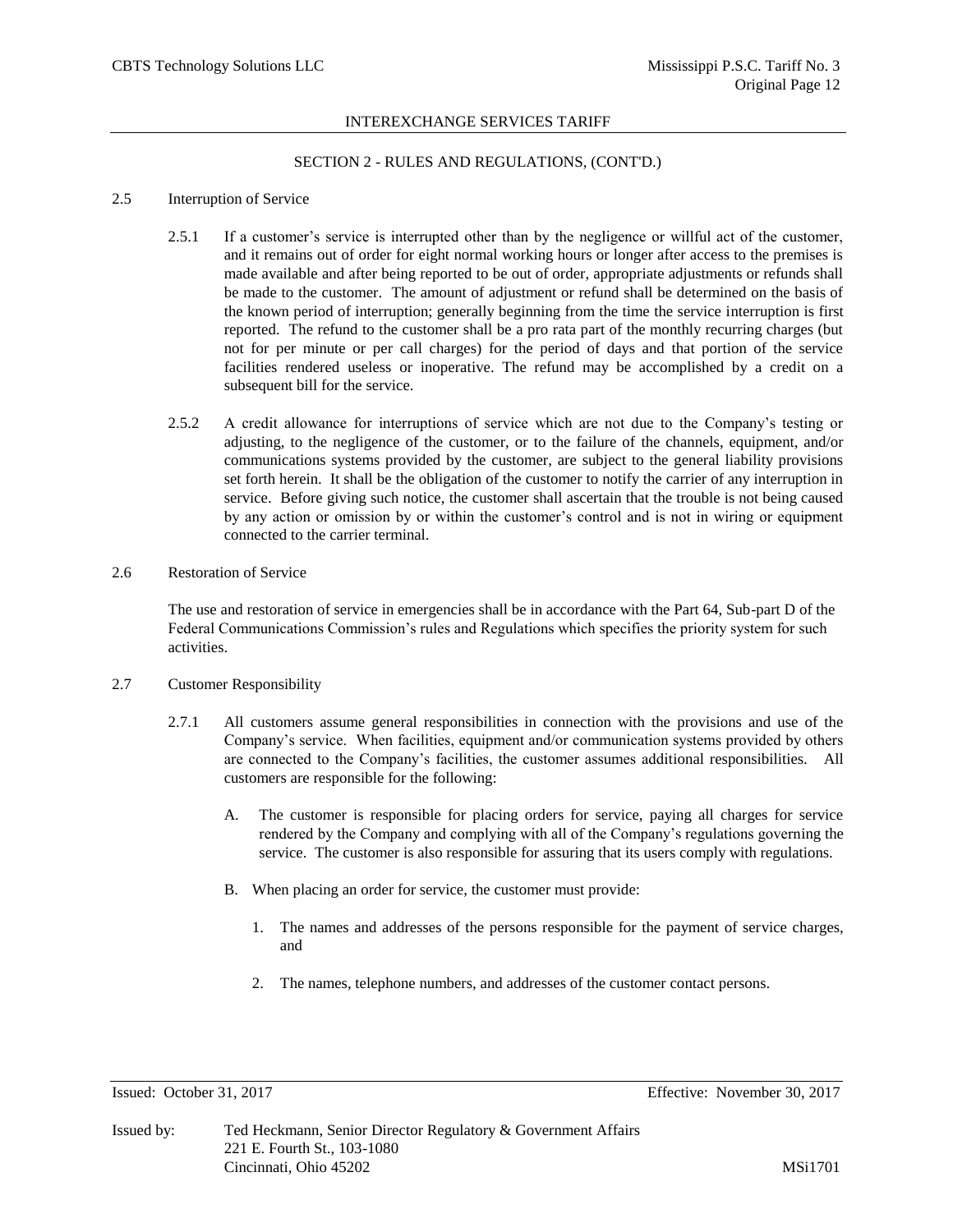## SECTION 2 - RULES AND REGULATIONS, (CONT'D.)

- 2.7 Customer Responsibility, (cont'd.)
	- 2.7.1 (cont'd.)
		- C. The customer must pay the Company for the replacement or repair of the Company's equipment when the damage results from:
			- 1. The negligence or willful act of the customer or user;
			- 2. Improper use of service; and
			- 3. Any use equipment or service provided by others.
		- D. After receipt of payment for the damages, the Company will cooperate with the customer in prosecuting a claim against any third party causing damage.
	- 2.7.2 Upon reasonable notice, the equipment provided by the Company shall be made available for such tests and adjustments as may be necessary to maintain them in satisfactory condition. No interruption allowance will be granted for the time during which such tests and adjustments are made.
	- 2.7.3 Credit Allowance

Credit for failure of service or equipment will be allowed only when failure is caused by or occurs in equipment owned, provided and billed for, by the Company.

- A. Credit allowances for failure of service or equipment starts when the customer notifies the Company of the failure or when the Company becomes aware of the failure and ceases when the operation has been restored and an attempt has been made to notify the customer.
- B. The customer shall notify the Company of failures of service or equipment and make reasonable attempts to ascertain that the failure is not caused by the customer or in wiring or equipment connected to the terminal.
- C. Only those portions of the service or equipment operation disabled will be credited. No credit allowances will be made for:
	- 1. Interruptions of service resulting from the Company performing routine maintenance;
	- 2. Interruptions of service for implementation of a customer order for a change in the service;
	- 3. Interruption caused by the negligence of the customer or an authorized user;
	- 4. Interruptions of service because of the failure of service or equipment due to the customer or authorized user provided facilities.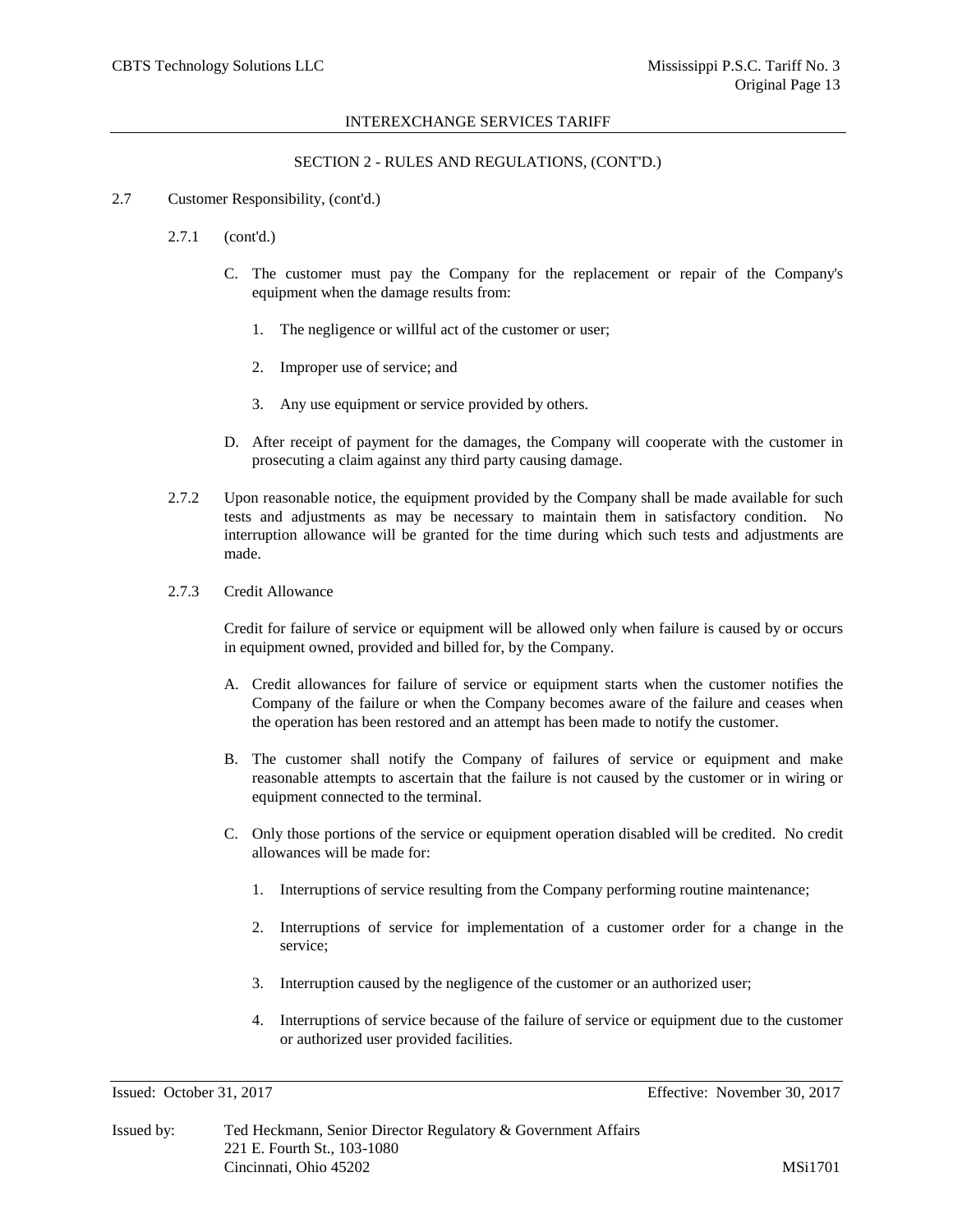# SECTION 2 - RULES AND REGULATIONS, (CONT'D.)

## 2.7 Customer Responsibility, (cont'd.)

### 2.7.4 Cancellation by Customer

If a customer orders services requiring special equipment and/or facilities dedicated to the customer's use and then cancels its order before the service begins, before a completion of the minimum period mutually agreed upon by the customer and the Company, a charge will be made to the customer for the non-recoverable portions of expenditures or liabilities incurred expressly on behalf of the customer by the Company and not fully reimbursed by installation and monthly charges. If, based on such an order, any construction has either begun or been completed, but no such services provided, the non-recoverable cost of such construction shall be borne by the customer.

### 2.7.5 Payment and Charges for Services

Charges for service are applied on a recurring and nonrecurring basis. Service is provided and billed on a monthly basis. Service continues to be provided until the customer requests disconnection, or until canceled by the Company pursuant to this tariff.

A. Payment of Charges

Payment will be due upon receipt of the statement. A payment is considered delinquent thirty (30) days after rendition of the bill. A bill is considered rendered when deposited in the U.S. Mail for delivery to customer's last known address. A late payment charge of 1.5% applies to all overdue balances.

- 1. The customer is responsible for payment of all charges for service furnished to the customer. Charges based on actual usage during a month will be billed monthly in arrears. All fixed monthly and nonrecurring charges for services ordered will be billed monthly in advance.
- 2. Service may be denied or discontinued by the Company for non-payment of past due or delinquent amounts due the Company. Restoration of service will be subject to all applicable installation charges. Disconnection may not occur before thirty (30) days from invoice and the Company must give five (5) days written notice before any disconnection can occur.

# 2.7.6 Application of Rates

The rates for service are those in effect for the period that service is furnished.

2.7.7 Deposits

The Company does not collect deposits.

Issued: October 31, 2017 Effective: November 30, 2017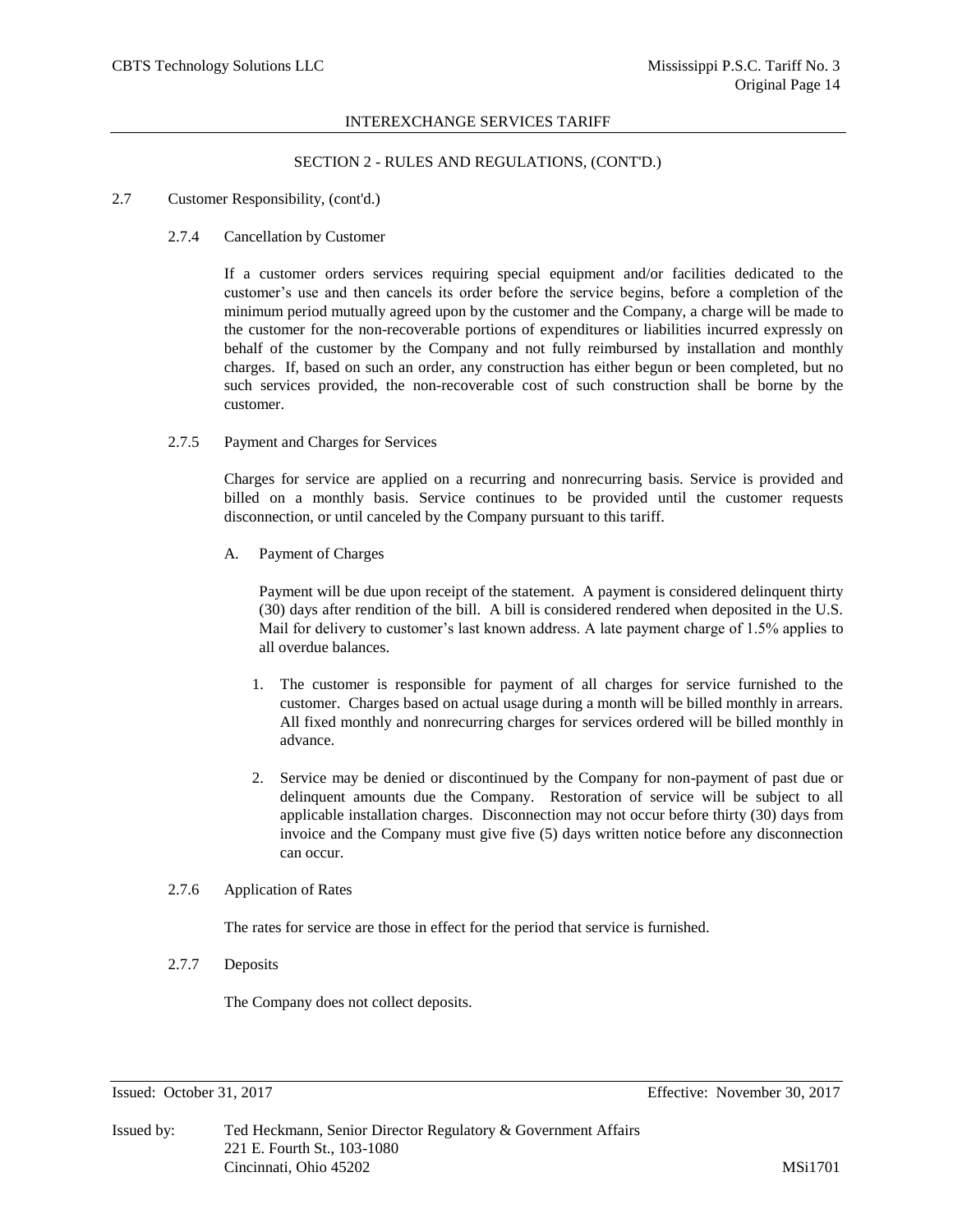#### SECTION 2 - RULES AND REGULATIONS, (CONT'D.)

#### 2.8 Company Responsibility

2.8.1 Calculation of Credit Allowance

Under the limitations of section 2.7.3, when service is interrupted the credit allowance will be computed on the following basis.

- A. No credit shall be allowed for an interruption of less than two hours.
- B. The customer shall be credited for an interruption of two hours or major fraction thereof that the interruption continues.
- C. Where there has been an outage, and a minimum usage charge applies, and the customer fails to meet the minimum usage, a credit shall be applied against that minimum. The credit shall equal 1/360th of the monthly minimum charges associated with the portion of service disabled for each period of two hours or major fraction thereof that the interruption continues.
- 2.8.2 Cancellation of Credit

When the company cancels a service a final bill will be issued for any unbilled usage and monthly recurring fees. If the customer does not have any unbilled usage a credit will be issued for any monthly recurring fees billed in advance. This credit will be issued to the customer or applied against the balance remaining on the customer's account.

2.8.3 Disconnection of Service by the Company

Upon five (5) days written notice, the Company may discontinue service or cancel an application for service without incurring any liability for any of the following reasons:

- A. Non-payment of any sum due to the Company for service for more than thirty days beyond the date of rendition of the bill for such service;
- B. Violation of any regulation governing the service under this tariff;
- C. Violation of any law, rule, or regulation of an government authority having jurisdiction over the service; or
- D. The Company is prohibited from furnishing services by order of a court or other government authority having jurisdiction.
- E. Customer uses equipment is such a manner as to adversely affect the Company's equipment or service to others.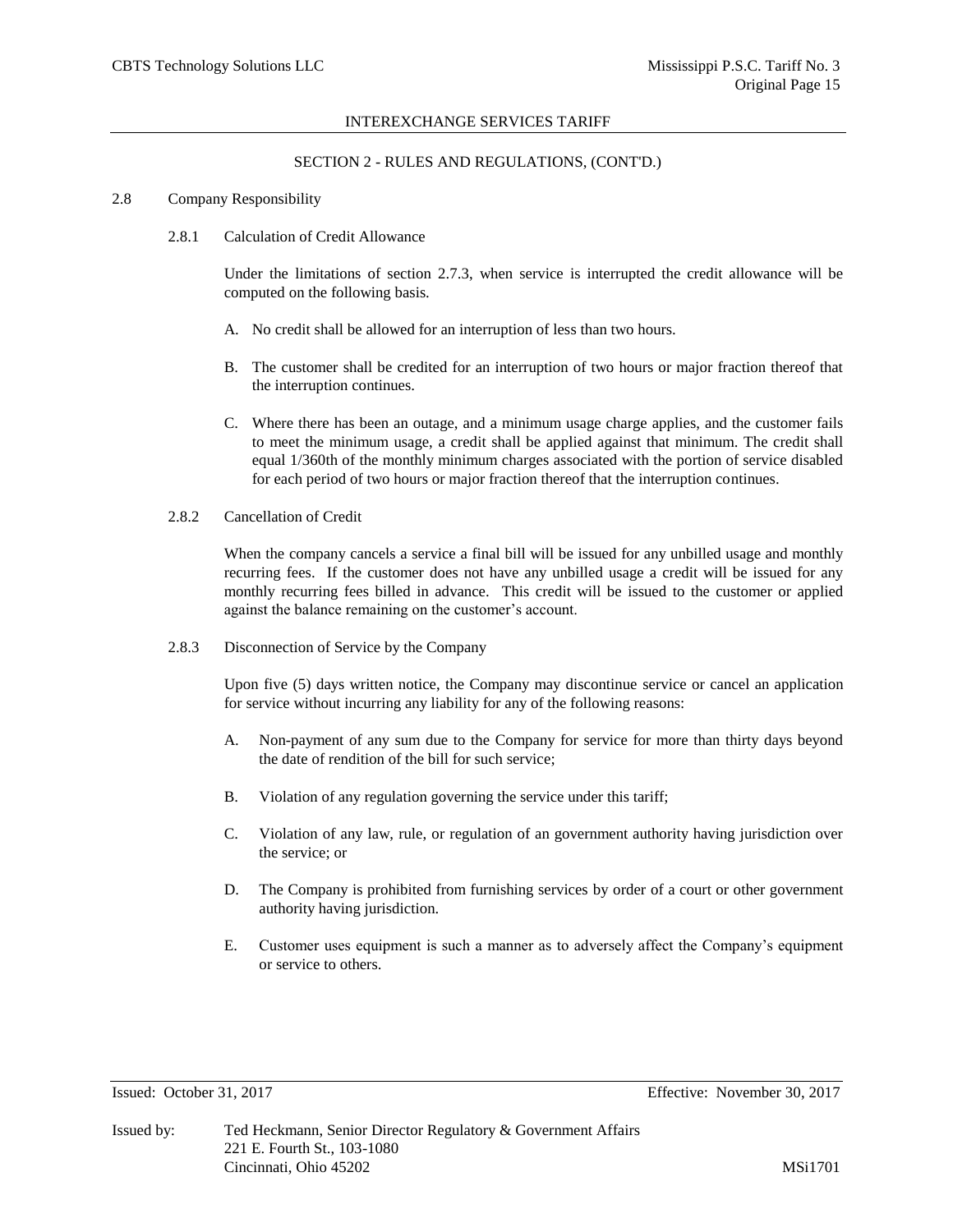# SECTION 2 - RULES AND REGULATIONS, (CONT'D.)

### 2.8 Company Responsibility, (cont'd.)

## 2.8.4 Fractional Charges

Charges for a fractional part of a month (which follows a full month) are calculated by counting the number of days remaining in the billing period after service is furnished or has been discontinued. The numbers of days remaining in the billing period are counted starting with the day after the service was furnished or discontinued. Divide that figure by thirty days. The resultant fraction is then multiplied by the monthly charge to arrive at the fractional monthly charge.

### 2.9 Taxes and Fees

- 2.9.1 All state and local taxes (e.g., gross receipts tax, sales tax, municipal utilities tax) are not included in the rates under this tariff, but shall be listed as separate line items on the customer's bill.
- 2.9.2 To the extent that a municipality, other political subdivision or local agency of government, or commission imposes and collects from the Company a gross receipts tax, occupation tax, license tax, permit fee, franchise fee, or regulatory fee, such taxes and fees shall, as allowed by law, be billed pro rata to the customer receiving service from the Company within the territorial limits of such municipality, other political subdivision or local agency of government.
- 2.9.3 Service shall not be subject to taxes for a given taxing jurisdiction if the customer provides the Company with written verification, acceptable to the Company and to the relevant taxing jurisdiction, that the customer has been granted a tax exemption.
- 2.9.4 The Company may adjust its rates or impose additional rates on its customer to recover amounts it is required by governmental or quasi-governmental authorities to collect from or pay to others. The Company may also adjust its rates or impose additional rates to cover the administrative cost of collecting such charges or paying compensation to other entities. Examples of such programs include, but are not limited to, the Universal Service Fund (USF) and compensation to pay telephone service providers for the use of their pay telephones to access the Company's services.

# 2.10 Timing of Calls

- 2.10.1 The customer's monthly usage charges for the Company service are based upon the total number of minutes the customer uses and the service options to which the customer subscribes. Chargeable time begins when the connection is established between the calling station and the called station or PBX. Chargeable time ends when either party hangs up. If the called station hangs up but the calling station does not, chargeable time ends when the connection is released by automatic timing equipment within the telecommunications network.
- 2.10.2 No charges apply if a call is not completed.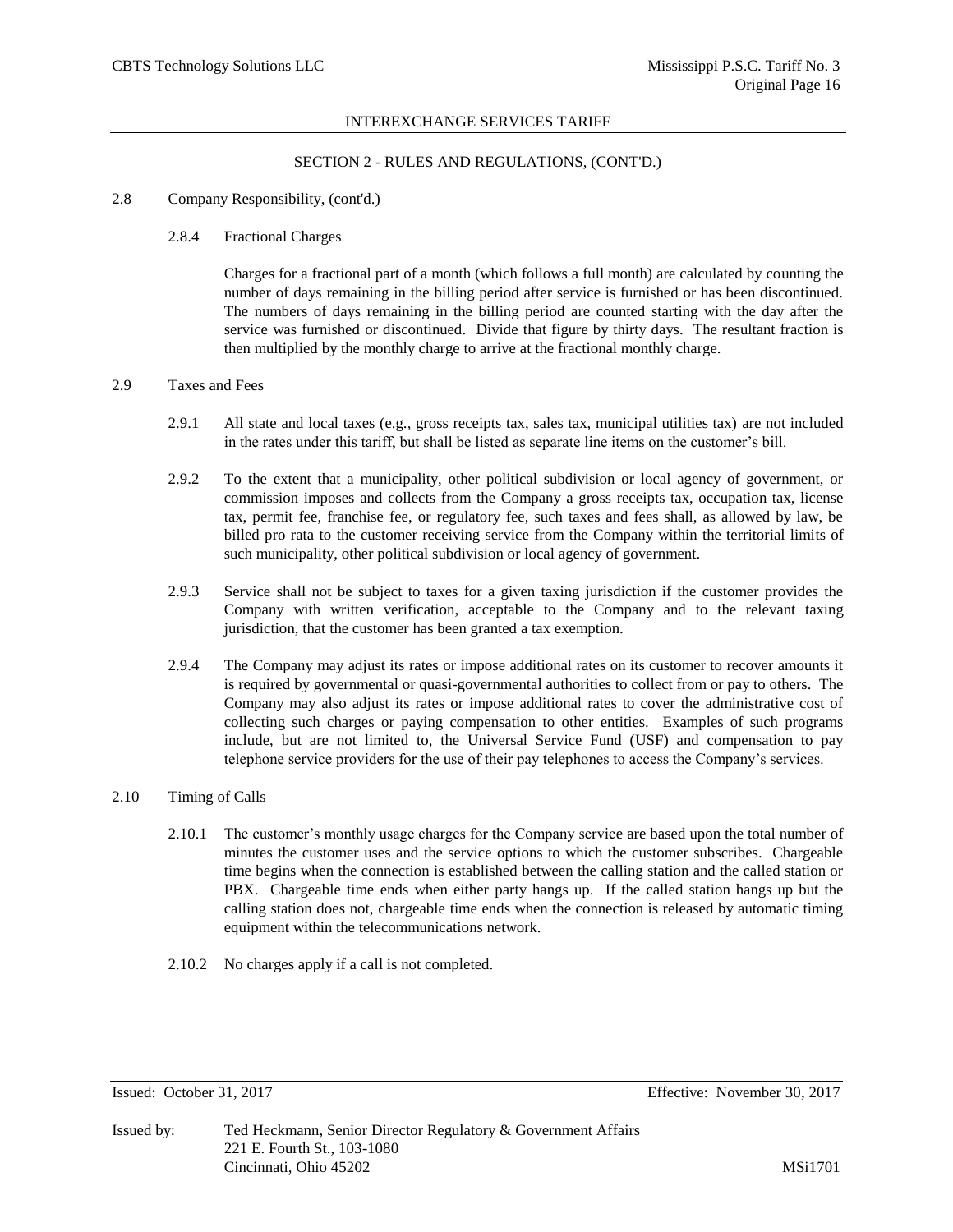# SECTION 2 - RULES AND REGULATIONS, (CONT'D.)

# 2.11 Start of Billing

For billing purposes, the start of service is the day following acceptance by the customer of the Company's service or equipment. The end of service date is the last day of the minimum notification of cancellation or any portion of the last day, after receipt by the Company of notification of cancellation as described in Section 2 of this tariff.

# 2.12 Interconnection

Service furnished by the Company may be interconnected with services or facilities of other authorized communications common carriers and with private systems, subject to the technical limitations established by the Company. Service furnished by the Company is not part of a joint undertaking with such other carriers. Any special interface equipment of the Company and other participating carriers shall be provided at the customer's expense.

Interconnection with the facilities or services of other carriers shall be under the applicable terms and conditions of other carriers' tariffs. The customer is responsible for taking all necessary legal steps for interconnecting its customer-provided terminal equipment or communications systems with the Company's. The customer shall secure all licenses, permits, right-of-ways, and other arrangements necessary for such interconnection.

# 2.13 Terminal Equipment

The Company's service may be used with or terminated in customer provided terminal equipment or customer provided communication systems, such as teleprinter, handsets, or data sets. Such terminal equipment shall be furnished and maintained at the expense of the customer, except as otherwise provided. The customer is responsible for all costs at its premises, including customer personnel, wiring, electrical power, and the like incurred in its use of the Company's service.

The customer shall ensure that its terminal facilities are of the proper mode, band-width, power, data, speed, and signal level for the intended use of the customer, and that the signals do not damage the Company's equipment, injure personnel or degrade service to other customers.

If the customer fails to maintain and operate its terminal equipment properly, resulting in the occurrence or possibility of harm to the Company's equipment or personnel, or impairment to the quality of service to other customers, the Company may, upon written notice, require the use of protective equipment at the customer's expense. If this fails to produce satisfactory quality and safety of service, the Company may, upon written notice, terminate the customer's service.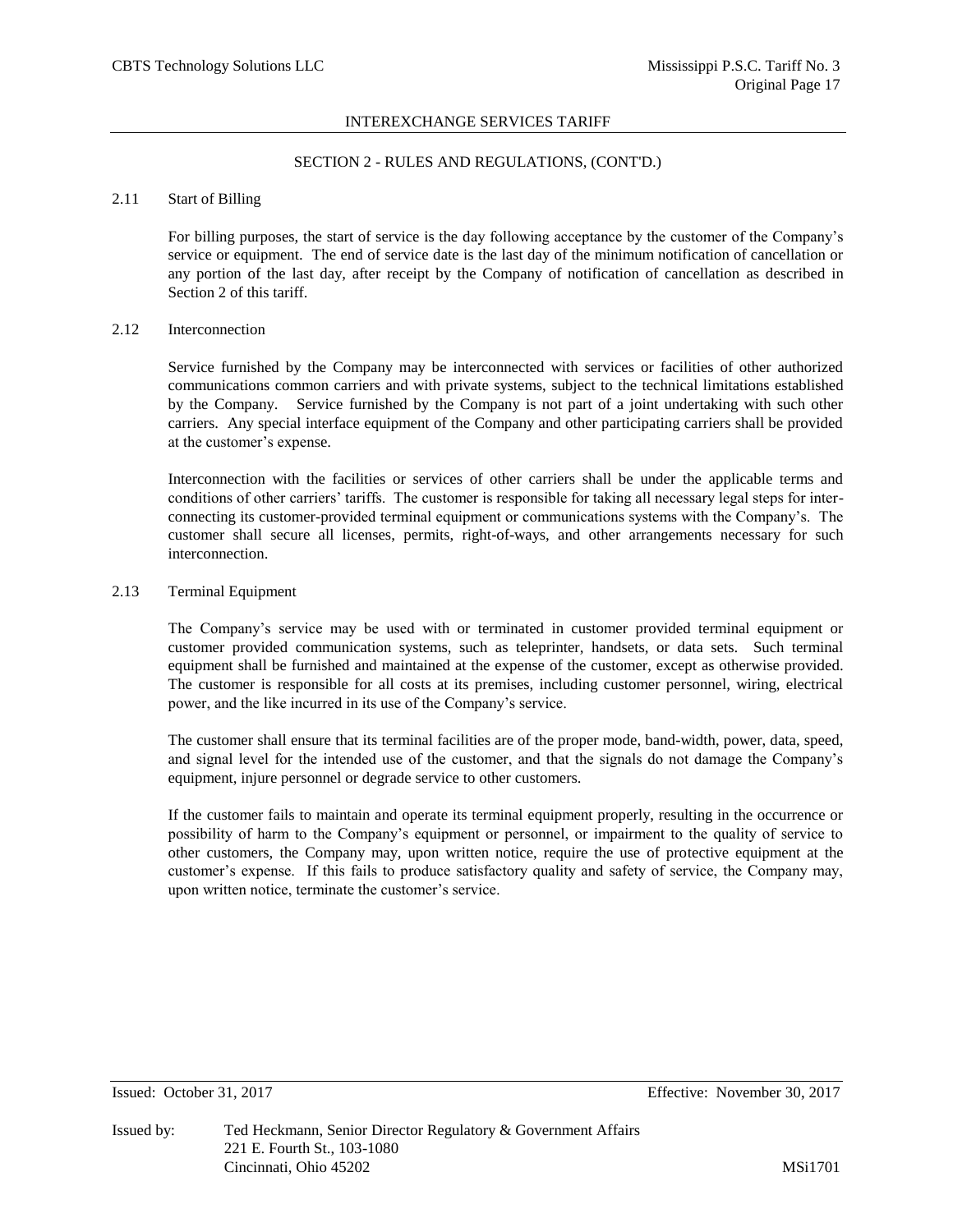# SECTION 2 - RULES AND REGULATIONS, (CONT'D.)

# 2.14 Calculation of Distance

Usage charges for all mileage sensitive products are based on the airline distance between rate centers associated with the originating and terminating points of the call.

The airline mileage between rate centers is determined by applying the formula below to the vertical and horizontal coordinates associated with the rate centers involved. The Company uses the rate centers and associated vertical and horizontal coordinates that are currently being used within the industry.

Formula: 
$$
\sqrt{\frac{(V_{1}-V_{2})^{2}+(H_{1}-H_{2})^{2}}{10}}
$$

# 2.15 Special Service Arrangements

Special Service Arrangement charges will be based on the estimated cost of furnishing such services including the cost of operating and maintaining such a service, the cost of equipment and materials used in providing such a service, the cost of installation including engineering, labor supervision, transportation, and the cost of any other specific item associated with the particular Special Service Arrangement request.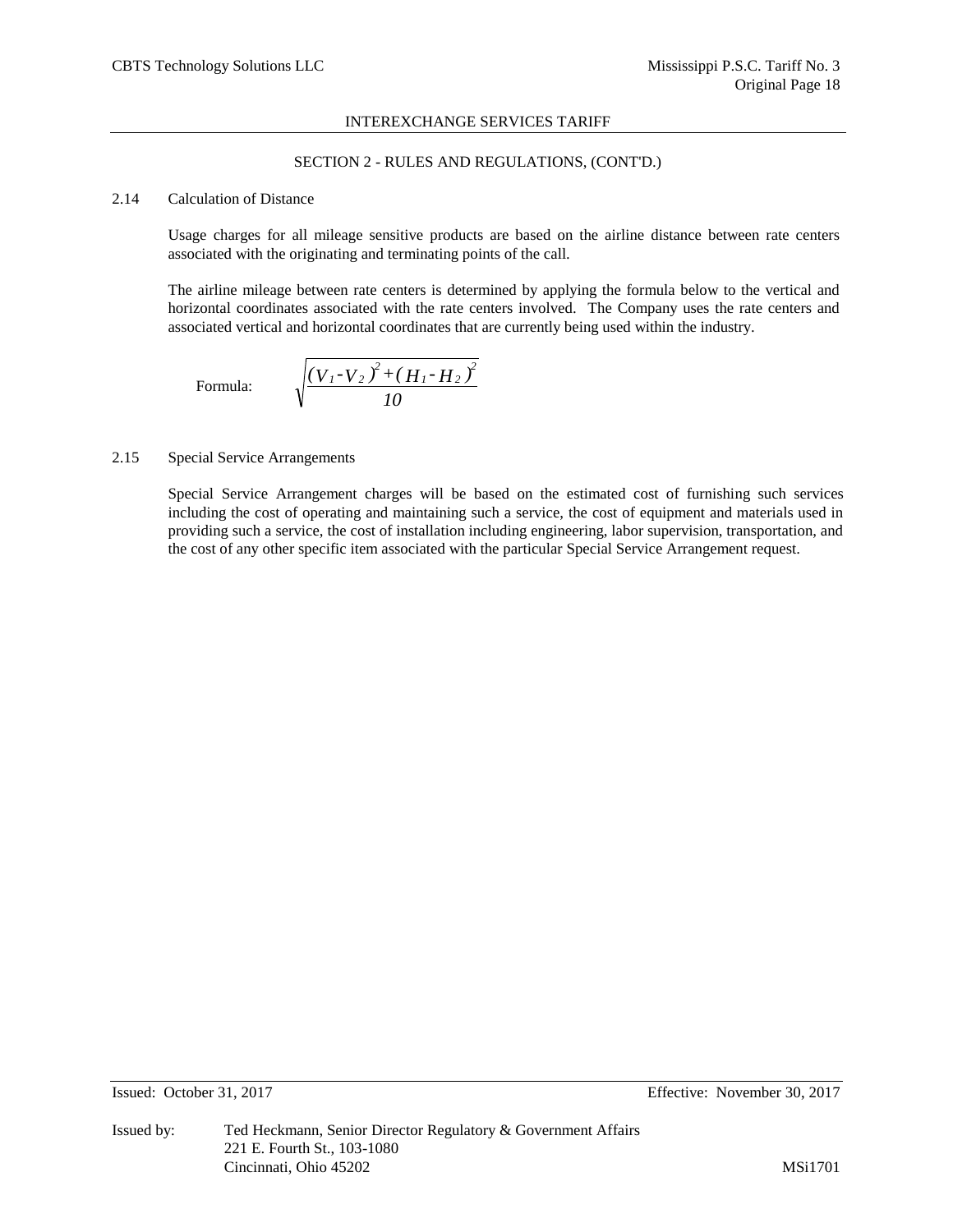## SECTION 2 - RULES AND REGULATIONS, (CONT'D.)

# 2.16 General Service Descriptions

The Company offers Message Telecommunications Service or MTS, Inbound 800 Service, Calling Card Service and Operator Services. The customer's total monthly use of Carrier's service is charged at the applicable rates per minute set forth herein.

#### 2.16.1 Message Telecommunications Service (MTS)

MTS or 1+ dialing is achieved by when the LEC programs the customer's telephone lines to automatically route 1+ calls to the Company's network. For business customer's service is billed in six 6-second increments, with a minimum billing of 30 seconds. For residential customers service is billed in 60-second increments with a minimum billing of 60 seconds.

### 2.16.2 Toll Free (i.e., 800/888) Service

Toll Free Service is inbound telecommunications service which permits calls to be completed to the customer's location without charge to the calling party. Access to the service is gained by dialing a ten-digit telephone number which terminates at the customer's location. Toll Free Services originate via normal shared use facilities and are terminated via the customers' local exchange service access line. Toll free service is offered to presubscribed customers and is not a stand-alone product.

The Company will accept a prospective Toll Free Service at customer's request for up to ten (10) toll free telephone numbers and will reserve such numbers on a first-come first-served basis. The Company does not guarantee the availability of numbers until assigned. The requested Toll Free Service telephone numbers, if available, will be reserved for and furnished to the customer.

If a customer who has received a Toll Free Service number does not subscribe to Toll Free Service within thirty (30) days, the Company reserves the right to re-assign the number to another customer.

There are optional features associated with toll free service.

Time of day routing allows the customer to change the telephone number where the toll free telephone number terminates. The toll free telephone number can be re-routed to four different terminating telephone numbers based on three variables: time of day (1/2 hour increments); day of the week; and holiday schedule.

Area code blocking permits customers to select the area codes from which they may receive calls.

800 Directory Service provides the customer with the option to have their 8XX number listed in directory assistance.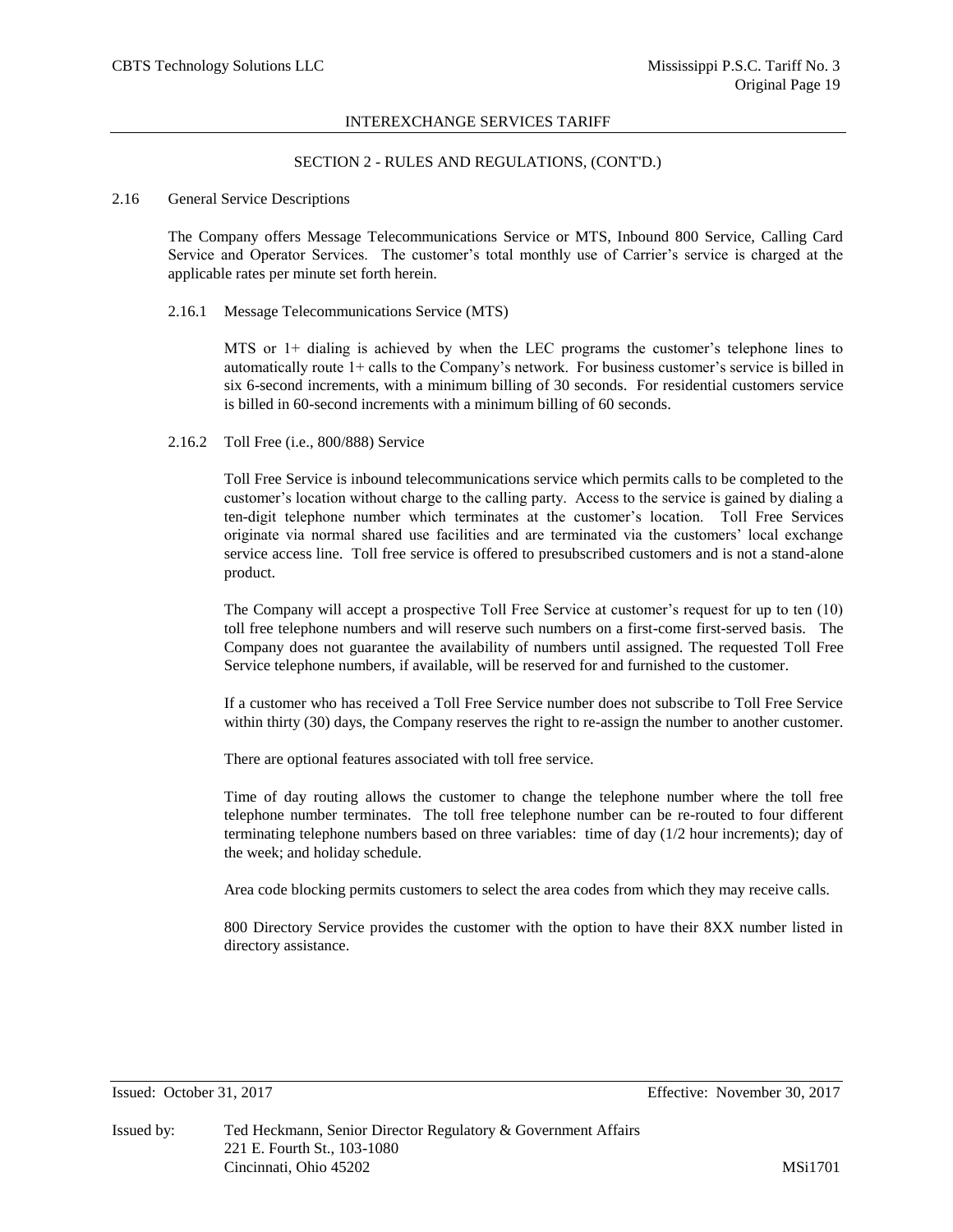## SECTION 2 - RULES AND REGULATIONS, (CONT'D.)

#### 2.16 General Service Descriptions, (cont'd.)

2.16.3 Calling Card Service

Calling Card Service allows subscribers who are away from home or office to place calls by gaining access to the Company's network via an 800 number. Calling Card Service is provided to presubscribed customer and is not a stand-alone product. Billing increments for calling cards are in 6 second increments with a 30 second minimum.

2.16.4 Directory Assistance

Listed telephone numbers will be provided to requesting customers at a per call charge.

- 2.17 Usage Charges and Billing Increments
	- 2.17.1 Usage Charges

Usage charges are determined by the time of day rate periods and minutes of use within each rate period. The rate period is determined by the time and day of call origination at the customer's location.

2.17.2 Billing Increments

Unless specifically stated in the product description, usage is billed in six 6-second increments for business customers and 60-second increments for residential customers.

# 2.18 Pay Telephone Surcharge

A surcharge shall be assessed for each call made from a pay telephone to a Company-provided toll-free number or placed by using a company-provided calling card. This charge is to compensate the Company for the Federal Communications Commission assessment which is paid to pay telephone service providers for the use of their pay telephone instruments (FCC Order 04-182,WC Docket No. 03-225).

|      | Per Call Charge:                                                   | \$0.50 |
|------|--------------------------------------------------------------------|--------|
| 2.19 | Directory Assistance Charge (unless stated otherwise in Section 4) |        |

| Per Call Charge | Interstate   | \$1.99 |
|-----------------|--------------|--------|
|                 | Intrastate   | \$0.80 |
|                 | Calling Card | \$1.25 |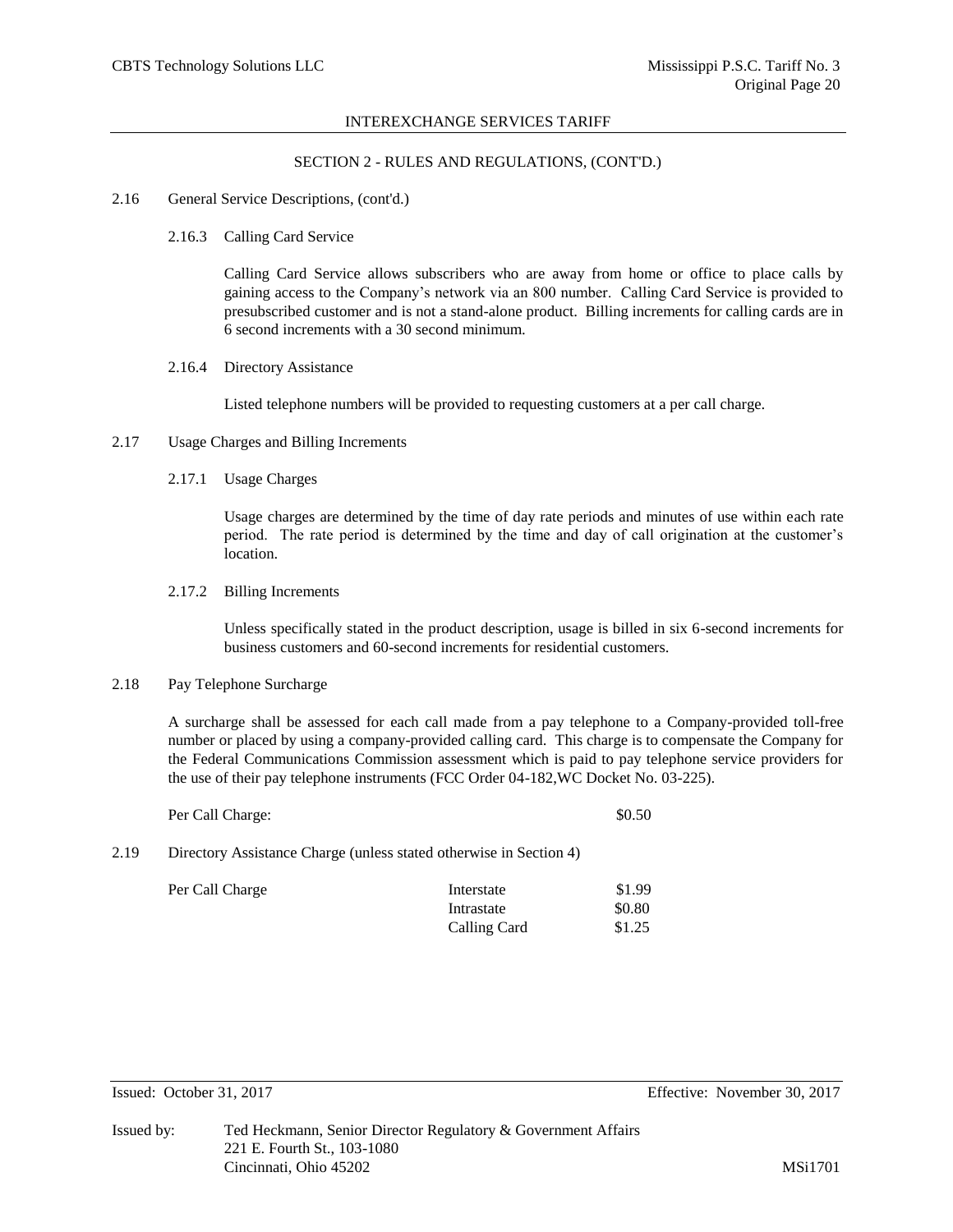# SECTION 2 - RULES AND REGULATIONS, (CONT'D.)

# 2.20 Calling Card Charges

A surcharge shall be assessed when calls are made using a post-paid calling card. These charges will be added to the per minute charges assessed for each calling card call and will appear on the "calling card calls" portion of the customer's bill as part of the total charges associated with each itemized call.

|      | Per Minute Rates (unless stated otherwise in Section 4)<br>Residence | \$0.25/minute                      |  |  |
|------|----------------------------------------------------------------------|------------------------------------|--|--|
|      | <b>Business</b>                                                      | \$0.23/minute                      |  |  |
|      | Surcharge                                                            |                                    |  |  |
|      | Domestic                                                             | \$0.69 per call                    |  |  |
|      | Mexico and Canada International                                      | \$1.25 per call                    |  |  |
| 2.21 | Toll Free (800/8XX) Charges                                          |                                    |  |  |
|      | <b>Monthly Service Charge</b>                                        | \$7.50                             |  |  |
|      | Time of Day Routing Service:                                         | \$100 per setup, change or removal |  |  |
|      | Area Code blocking                                                   | \$100 per setup, change or removal |  |  |
|      | 800 Directory Service                                                |                                    |  |  |
|      | Monthly Service Charge                                               | \$13.69                            |  |  |
|      | <b>Initial Charge</b>                                                | \$15.00                            |  |  |

# 2.22 Return Check Charge

All customers issuing dishonored checks will be charged \$20 per check.

### 2.23 Operator Services

Operator services are available to Consumers from any Customer location. Operator Services allows the Consumer to place a call from a Customer location and arrange for billing other than to the originating telephone number. Calls are rounded up to the next whole minute for billing purposes and are billed to the Consumer through the monthly bill of the Consumer's local exchange carrier.

The following billing arrangements are available to Consumers through the Company's Operator Services:

a) Customer Dialed Calling/Credit Card

This is a service whereby the end user dials all of the digits necessary to route and bill the call without any operator assistance. Such calls may be billed either to a telephone company issued calling card or a commercial credit card.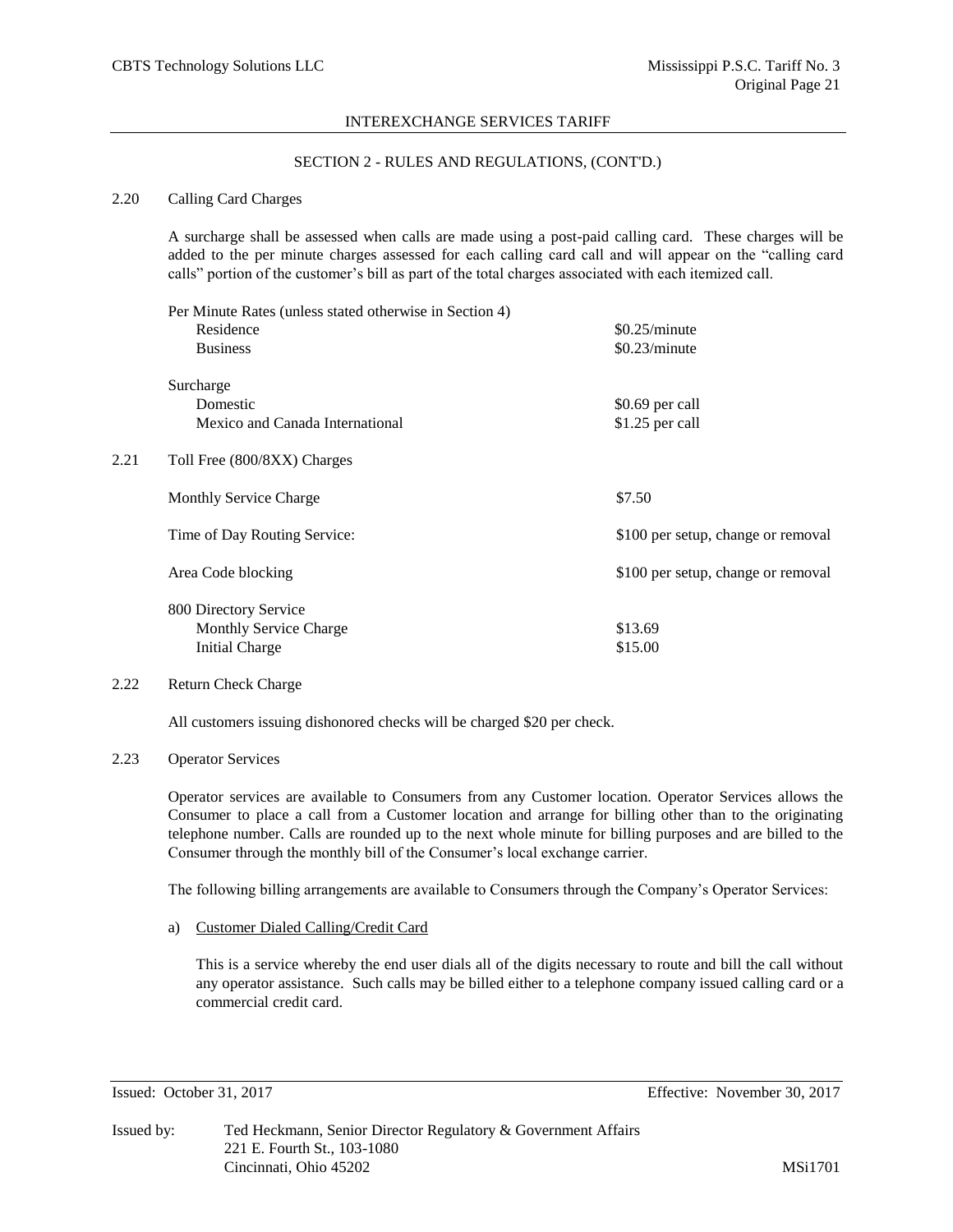## SECTION 2 - RULES AND REGULATIONS, (CONT'D.)

### 2.23 Operator Services, (cont'd.)

#### b) Operator Station

This is a service whereby the caller places a non-person-to-person call with the assistance of an operator (live or automated). When placing an operator station call, the caller is connected to a non-specified individual at the terminating end. Such calls may be billed to a calling card, credit card, the called number (collect) or a valid third party telephone number.

# c) Person-to-Person

This is a service whereby the person originating the call specifies to the Company's operator a particular person to be reached, or a particular person, station, room number, department, or office to be reached through a PBX attendant. Person-to-person calls may be billed to a calling card, credit card, the called number (collect) or a valid third party telephone number.

#### 2.23.1 Rates

| Usage rates                                 | Intralata<br>\$0.79 | Interlata<br>\$0.79 |
|---------------------------------------------|---------------------|---------------------|
| <b>Operator Assisted Surcharges:</b>        |                     |                     |
|                                             | Intralata           | Interlata           |
| <b>Customer Dialed Calling Card Station</b> | \$1.00              | \$1.75              |
| <b>Operator Dialed Calling Card</b>         | \$2.00              | \$2.99              |
| <b>Operator Station</b>                     | \$2.50              | \$2.99              |
| <b>Billed to Third Party</b>                | \$2.50              | \$3.25              |
| Person-to-Person                            | \$5.00              | \$6.25              |
| Collect Calls                               | \$2.50              | \$3.25              |

#### 2.24 Casual Calling Plan

Allows an end user who does not have a current account with the Company, to have access to the Company's network and the subsequent use of service. Access is obtained by dialing the Company's access code.

Per Minute Rate: \$0.20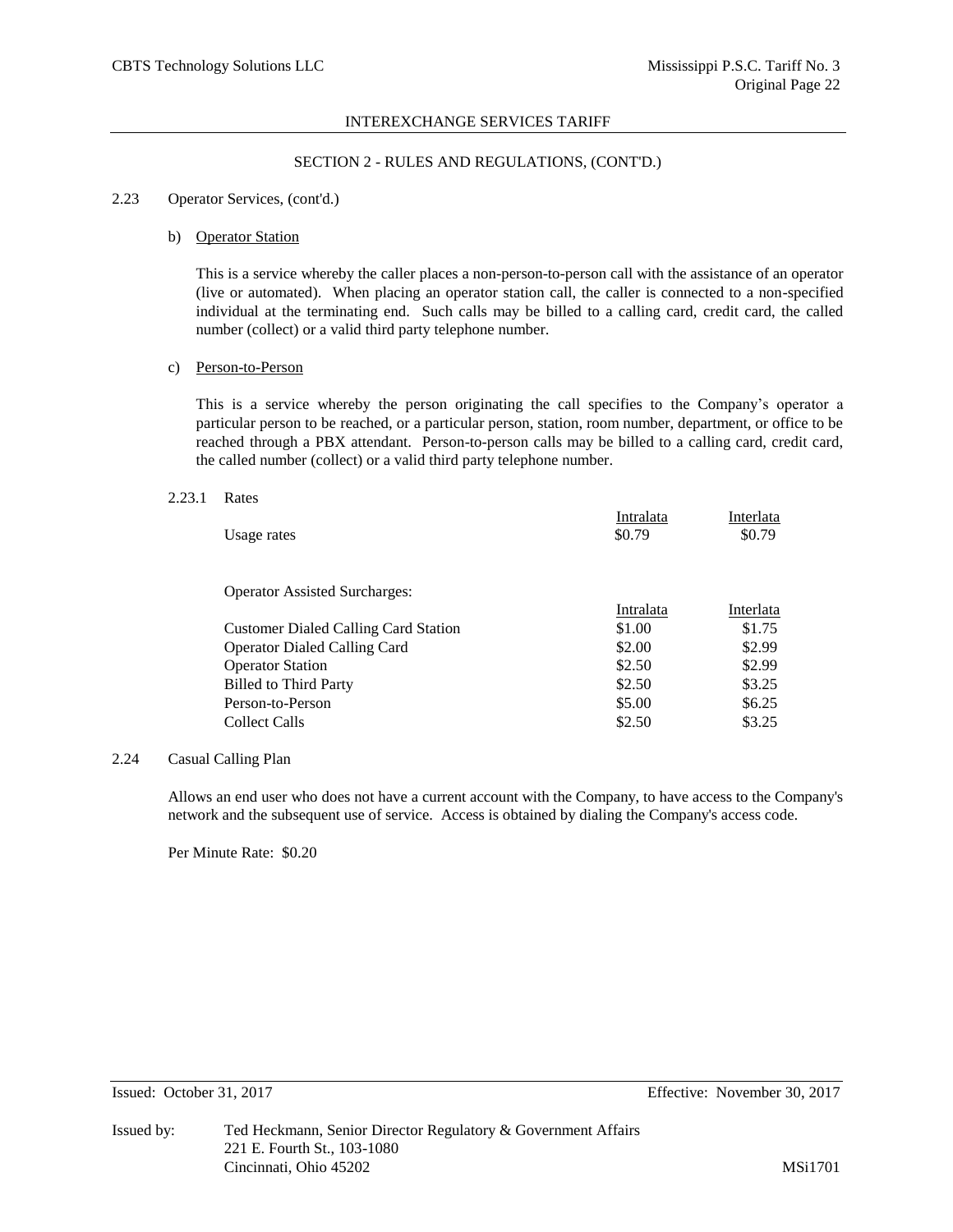# SECTION 3 – LONG DISTANCE PLAN DESCRIPTIONS

### 3.1 Any Distance Rate Plans

### 3.1.1 AnyTime 500 (Product 64) – Residential

This plan is offered to residential customers. For a monthly service fee, customers subscribing to this plan will receive 500 minutes of outbound domestic long distance each month. A per minute rate will apply after the initial 500 minutes, each month. Plan includes a card. 8XX service is available for a monthly fee. Call detail will be provided on monthly bills only when plan minutes are exceeded or upon customer's request.

# 3.1.2 AnyTime 750 (Product 189) – Residential

This plan is being offered to residential customers. For a monthly service fee, customers subscribing to this plan will receive 750 minutes of outbound domestic long distance each month. A per minute rate will apply after the initial 750 minutes, each month. Plan includes a calling card. 8XX service is available for a monthly fee. Call detail will be provided on monthly bills only when plan minutes are exceeded or upon customer's request.

# 3.1.3 AnyTime 1000 (Product 198) – Residential

This plan is being offered to residential customers. For a monthly service fee, customers subscribing to this plan will receive 1000 minutes of outbound domestic long distance each month. A per minute rate will apply after the initial 1000 minutes, each month. Plan includes a calling card. 8XX service is available for a monthly fee. Call detail will be provided on monthly bills only when plan minutes are exceeded or upon customer's request.

### 3.1.4 AnyTime 500 (Product 391) – Business

This plan is being offered to business customers. For a monthly service fee, customers subscribing to this plan will receive 500 minutes of outbound domestic long distance each month. A per minute rate will apply after the initial 500 minutes, each month. Plan includes a calling card. 8XX service is available for a monthly fee. Call detail will be provided on monthly bills only when plan minutes are exceeded or upon customer's request.

### 3.1.5 AnyTime 750 (Product 393) – Business

This plan is being offered to business customers. For a monthly service fee, customers subscribing to this plan will receive 750 minutes of outbound domestic long distance each month. A per minute rate will apply after the initial 750 minutes, each month. Plan includes a calling card. 8XX service is available for a monthly fee. Call detail will be provided on monthly bills only when plan minutes are exceeded or upon customer's request.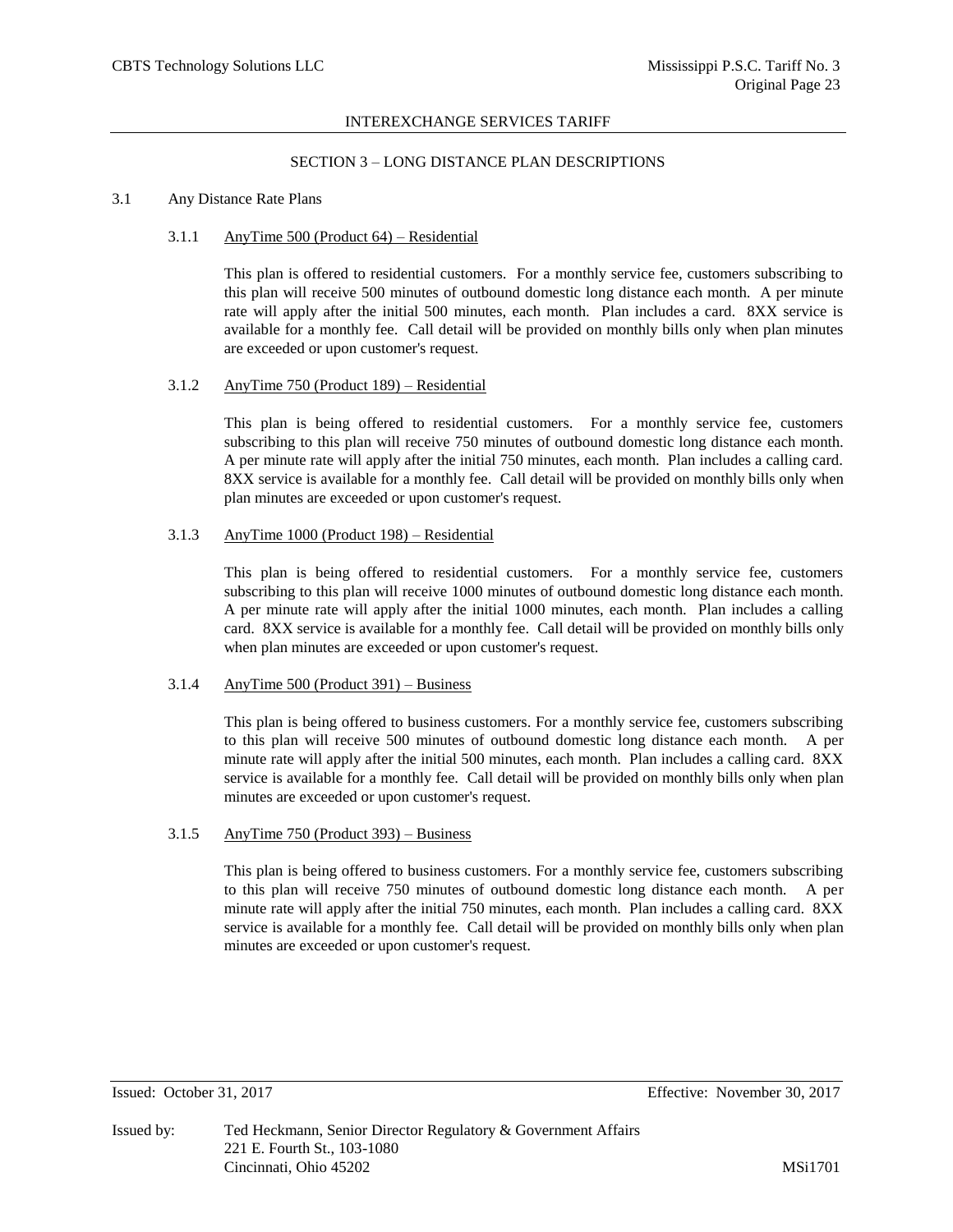### SECTION 3 - LONG DISTANCE PLAN DESCRIPTIONS, (CONT'D.)

# 3.1 Any Distance Rate Plans, (cont'd.)

#### 3.1.6 AnyTime 1000 (Product 395) – Business

This plan is being offered to business customers. For a monthly service fee, customers subscribing to this plan will receive 1000 minutes of outbound domestic long distance each month. A per minute rate will apply after the initial 1000 minutes, each month. Plan includes a calling card. 8XX Service is available for a monthly fee. Call detail will be provided on monthly bills only when plan minutes are exceeded or upon customer's request.

## 3.1.7 Basic II (Product 358) – Business

This plan is being offered to business customers. There is a \$6.95 monthly, minimum usage charge associated with this plan. Calls that will be applied to the minimum usage include inbound and outbound toll calls, calling card calls; collect calls, and operator-assisted calls. Plan includes a calling card.

### 3.1.8 Basic II (Product 368) – Residence

This plan is being offered to business customers. There is a \$6.95 monthly, minimum usage charge associated with this plan. Calls that will be applied to the minimum usage include inbound and outbound toll calls, calling card calls; collect calls, and operator-assisted calls. Plan includes a calling card.

### 3.1.9 AnyTime 100 (Product 591) – Residential

This plan is being offered to residential customers. For a monthly service fee, customers subscribing to this plan will receive 100 minutes of outbound domestic long distance each month. A per minute rate will apply after the initial 100 minutes, each month. Plan includes a calling card. 8XX service is available for a monthly fee. Call detail will be provided on monthly bills only when plan minutes are exceeded or upon customer's request.

### 3.1.10 AnyTime 100 (Product 593) – Business

This plan is being offered to business customers. For a monthly service fee, customers subscribing to this plan will receive 100 minutes of outbound domestic long distance each month. A per minute rate will apply after the initial 100 minutes, each month. Plan includes a calling card. 8XX service is available for a monthly fee. Call detail will be provided on monthly bills only when plan minutes are exceeded or upon customer's request.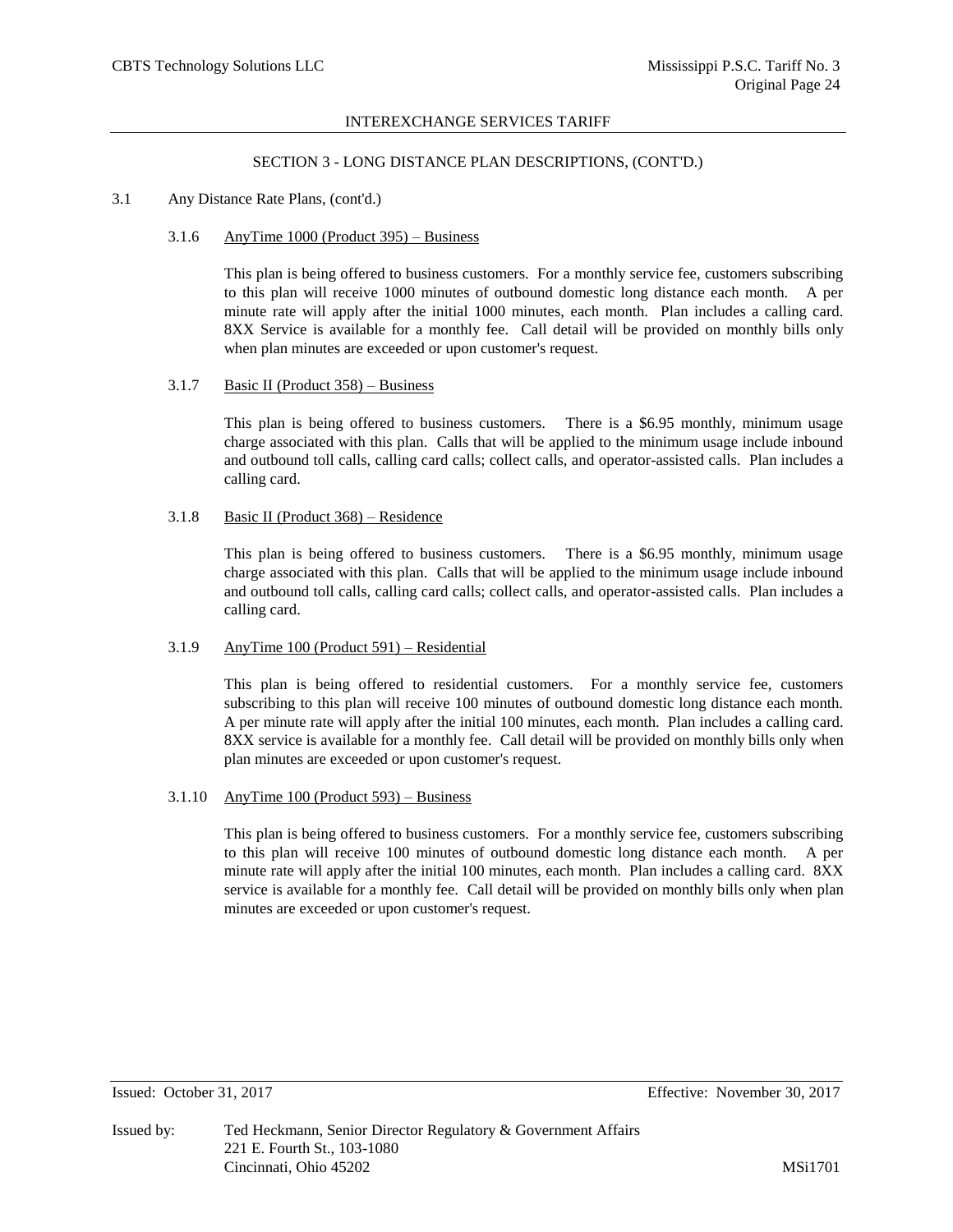### SECTION 3 - LONG DISTANCE PLAN DESCRIPTIONS, (CONT'D.)

# 3.1 Any Distance Rate Plans, (cont'd.)

### 3.1.11 AnyTime 5000 (Product 597) – Residential

This plan is being offered to residential customers. For a monthly service fee, customers subscribing to this plan will receive 5000 minutes of outbound domestic long distance each month. A per minute rate will apply after the initial 5000 minutes, each month. Plan includes a calling card. 8XX service is available for a monthly fee. Call detail will be provided on monthly bills only when plan minutes are exceeded or upon customer's request.

# 3.1.12 AnyTime 375 (Product 951) – Residential

This plan is being offered to residential customers. For a monthly service fee, customers subscribing to this plan will receive 375 minutes of outbound domestic long distance each month. A per minute rate will apply after the initial 375 minutes, each month. Plan includes a calling card. 8XX service is available for a monthly fee. Call detail will be provided on monthly bills only when plan minutes are exceeded or upon customer's request.

### 3.1.13 AnyTime 375 (Product 948) – Business

This plan is being offered to business customers. For a monthly service fee, customers subscribing to this plan will receive 375 minutes of outbound domestic long distance each month. A per minute rate will apply after the initial 375 minutes, each month. Plan includes a calling card. 8XX service is available for a monthly fee. Call detail will be provided on monthly bills only when plan minutes are exceeded or upon customer's request.

# 3.1.14 AnyTime  $4000$  (Product  $475$ ) – Business

This plan is being offered to business customers. For a monthly service fee, customers subscribing to this plan will receive 4000 minutes of outbound domestic long distance each month. A per minute rate will apply after the initial 4000 minutes, each month. Plan includes calling card. 8XX service is available for a monthly fee. Call detail will be provided on monthly bills only when plan minutes are exceeded or upon customer's request.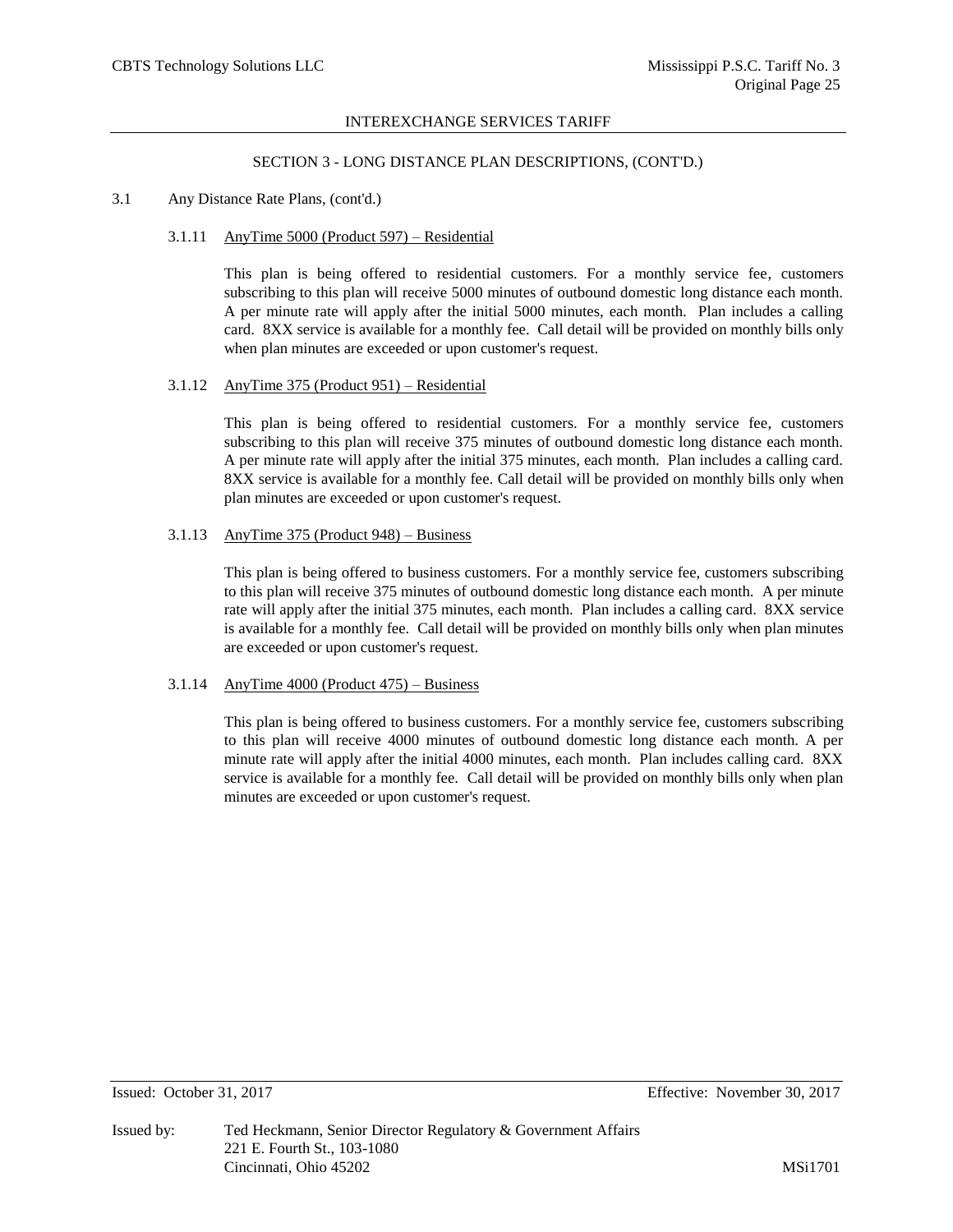# SECTION 3 - LONG DISTANCE PLAN DESCRIPTIONS, (CONT'D.)

# 3.2 Basic Business Plans

3.2.1 Product 76 – Business

This long distance plan includes a domestic outbound and inbound per minute rate for both switched and dedicated access. There is a monthly service fee associated with the 8XX inbound number. Calling cards are provided with this plan.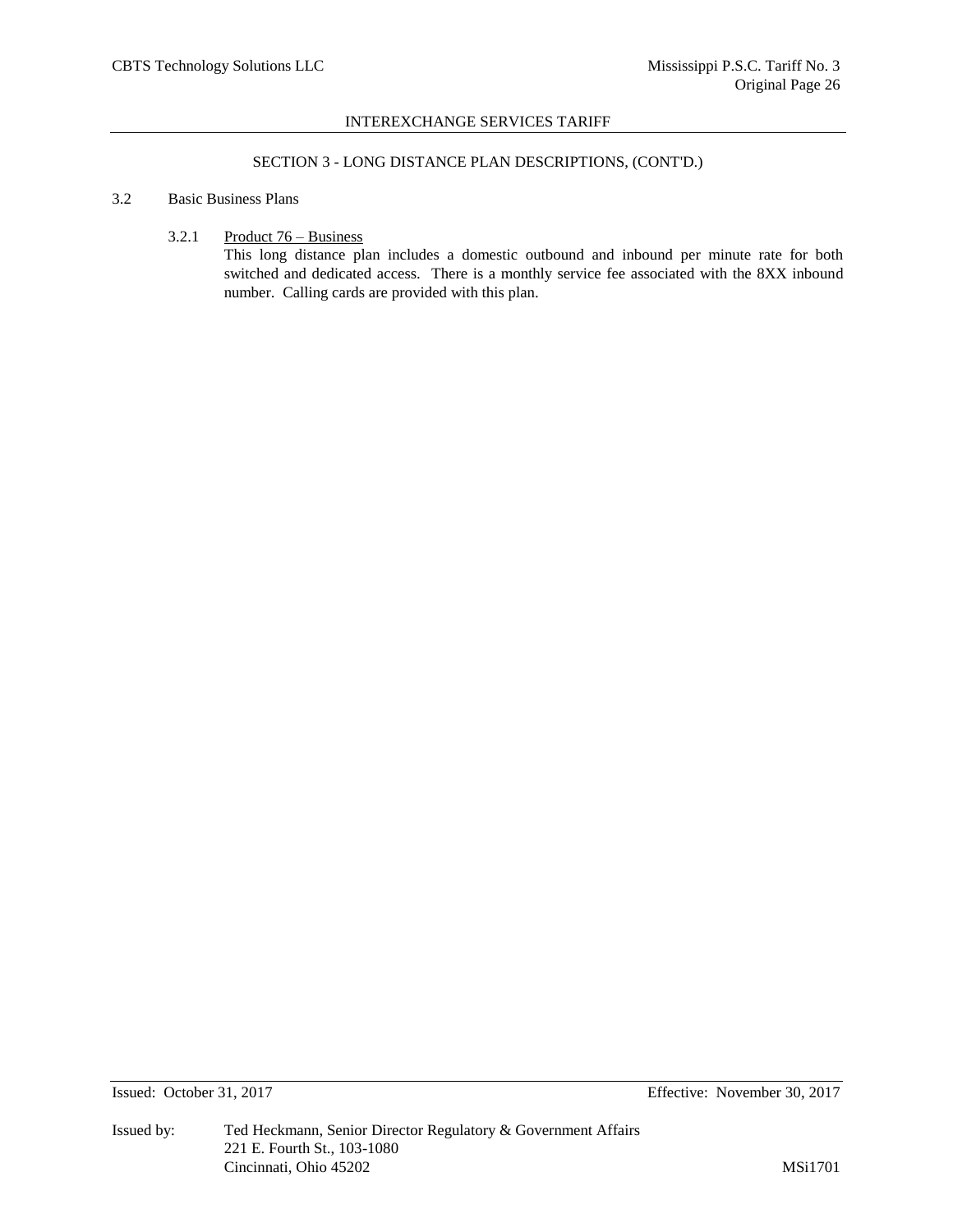# SECTION 4 – LONG DISTANCE PLAN RATES

# 4.1 Any Distance Plans

4.1.1 AnyTime 500 (Product 64) – Residential

 $1+$  Outbound  $$0.06$ 8XX Inbound \$0.06

Rates Per Minute

Monthly Service Fee: \$20.00

Per minute outbound rate will apply after the first 500 domestic direct dialed minutes each month.

8XX Monthly Service Fee: \$7.50 per month

Time periods: all times

# 4.1.2 AnyTime 750 (Product 189) – Residential

 $1+$  Outbound/8XX Inbound  $$0.06$ 8XX Inbound \$0.06

Rates Per Minute

Monthly Service Fee: \$30.00

Per minute outbound rate will apply after the first 750 domestic direct dialed minutes each month.

8XX Monthly Service Fee: \$7.50 per month

Time periods: all times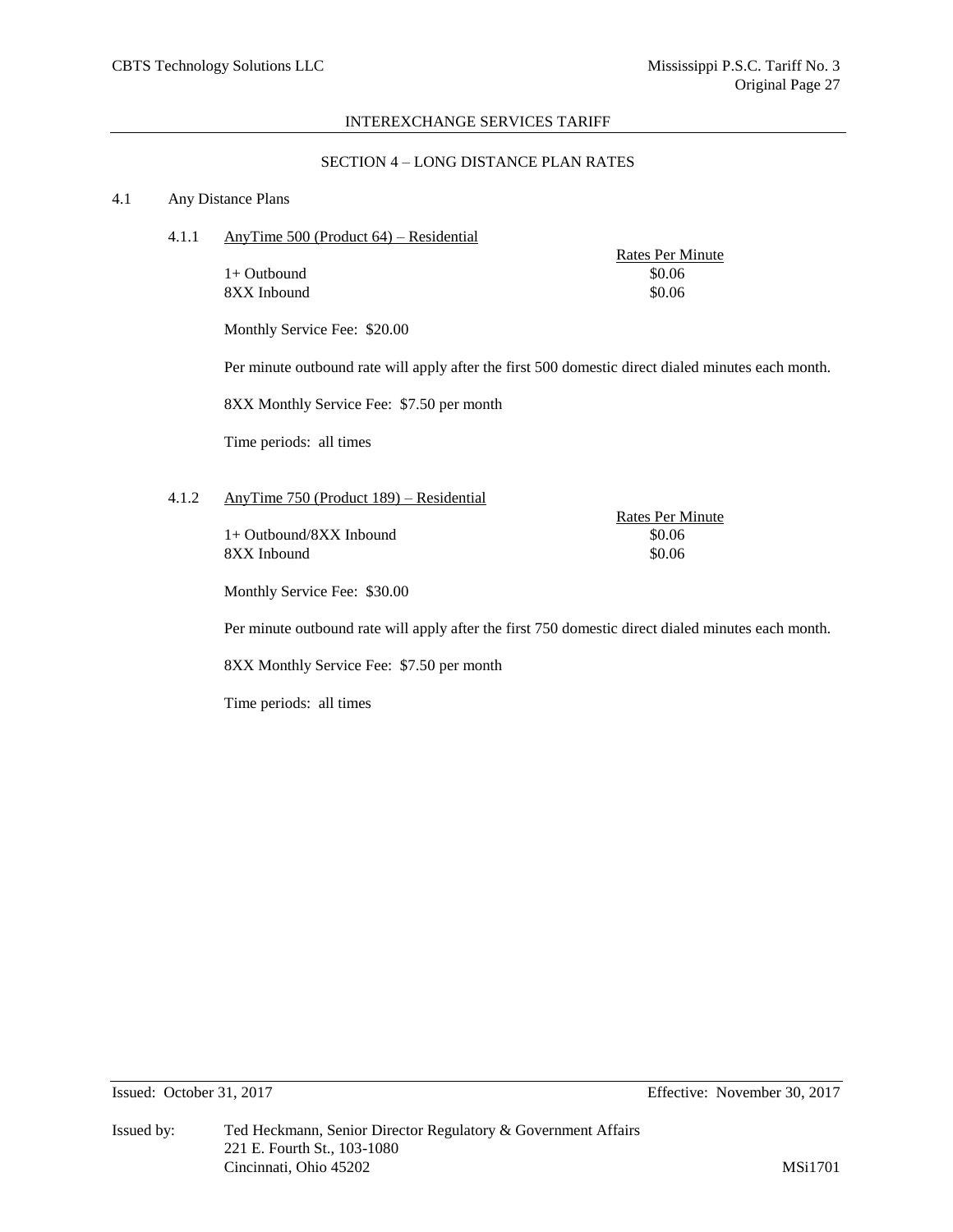# SECTION 4 – LONG DISTANCE PLAN RATES, (CONT'D.)

# 4.1 Any Distance Plans, (cont'd.)

4.1.3 AnyTime 1000 (Product 198) – Residential

 $1+$  Outbound  $$0.06$ 8XX Inbound \$0.06

Rates Per Minute

Monthly Service Fee: \$40.00

Per minute outbound rate will apply after the first 1000 domestic direct dialed minutes each month.

8XX Monthly Service Fee: \$7.50 per month

Time periods: all times

# 4. 1.4 AnyTime 500 (Product 391) – Business

 $1+$  Outbound  $$0.06$ 8XX Inbound \$0.06

Rates Per Minute

Monthly Service Fee: \$20.00

Per minute outbound rate will apply after the first 500 domestic direct dialed minutes each month.

8XX Monthly Service Fee: \$7.50 per month

Time periods: all times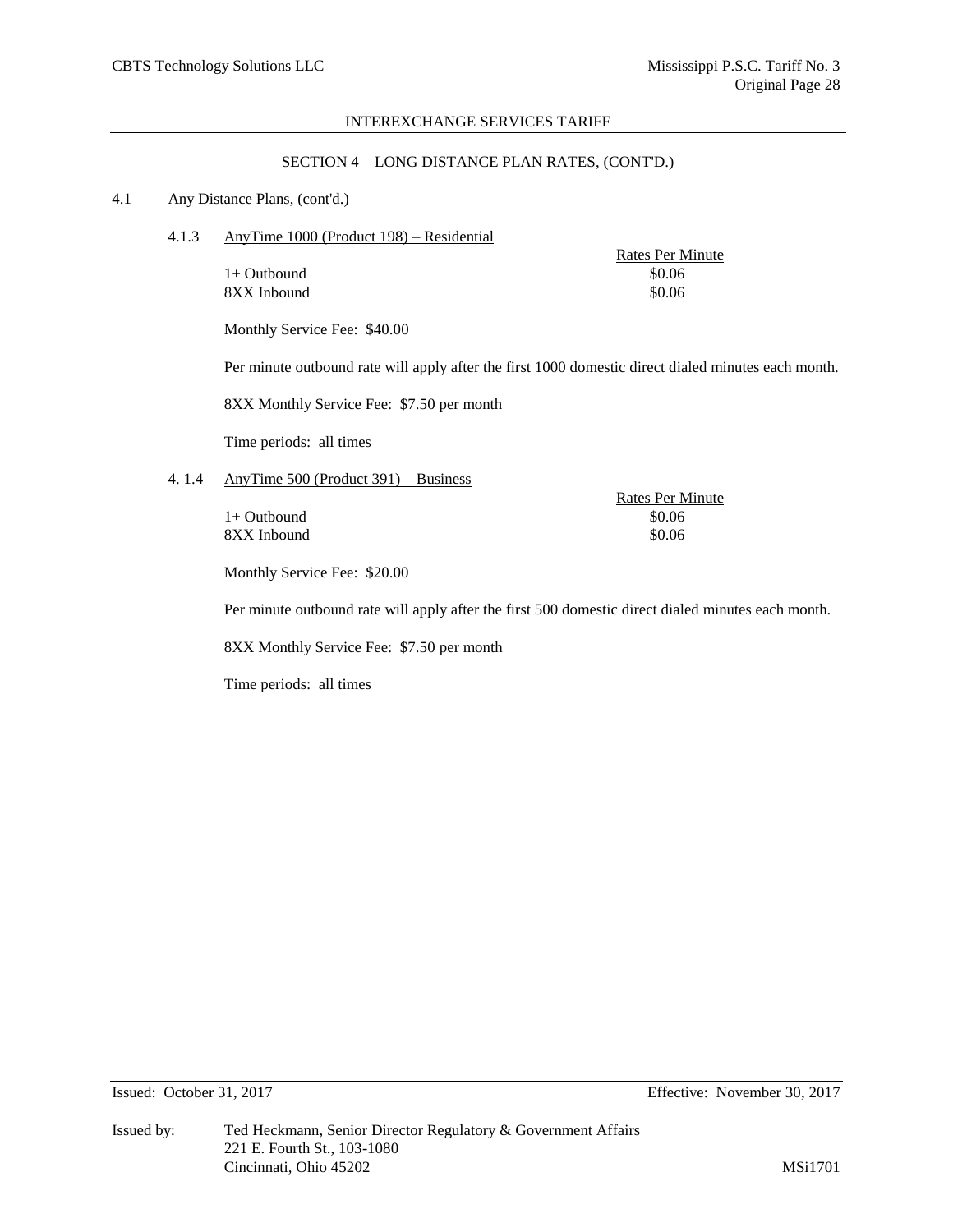# SECTION 4 – LONG DISTANCE PLAN RATES, (CONT'D.)

### 4.1 Any Distance Plans, (cont'd.)

4.1.5 AnyTime 750 (Product 393) – Business

 $1+$  Outbound  $$0.06$ 8XX Inbound \$0.06

Rates Per Minute

Monthly Service Fee: \$30.00

Per minute outbound rate will apply after the first 750 domestic direct dialed minutes each month.

8XX Monthly Service Fee: \$7.50 per month

Time periods: all times

# 4.1.6 AnyTime 1000 (Product 395) – Business

 $1+$  Outbound  $$0.06$ 8XX Inbound \$0.06

Rates Per Minute

Monthly Service Fee: \$40.00

Per minute outbound rate will apply after the first 1000 domestic direct dialed minutes each month.

8XX Monthly Service Fee: \$7.50 per month

Time periods: all times

# 4.1.7 Basic II (Product 358) – Business

 $1+$  Outbound  $$0.09$ 8XX Inbound \$0.15

Rates Per minute

Monthly minimum usage charge: \$6.95

8XX number (each): \$7.50 per month

Time periods: All times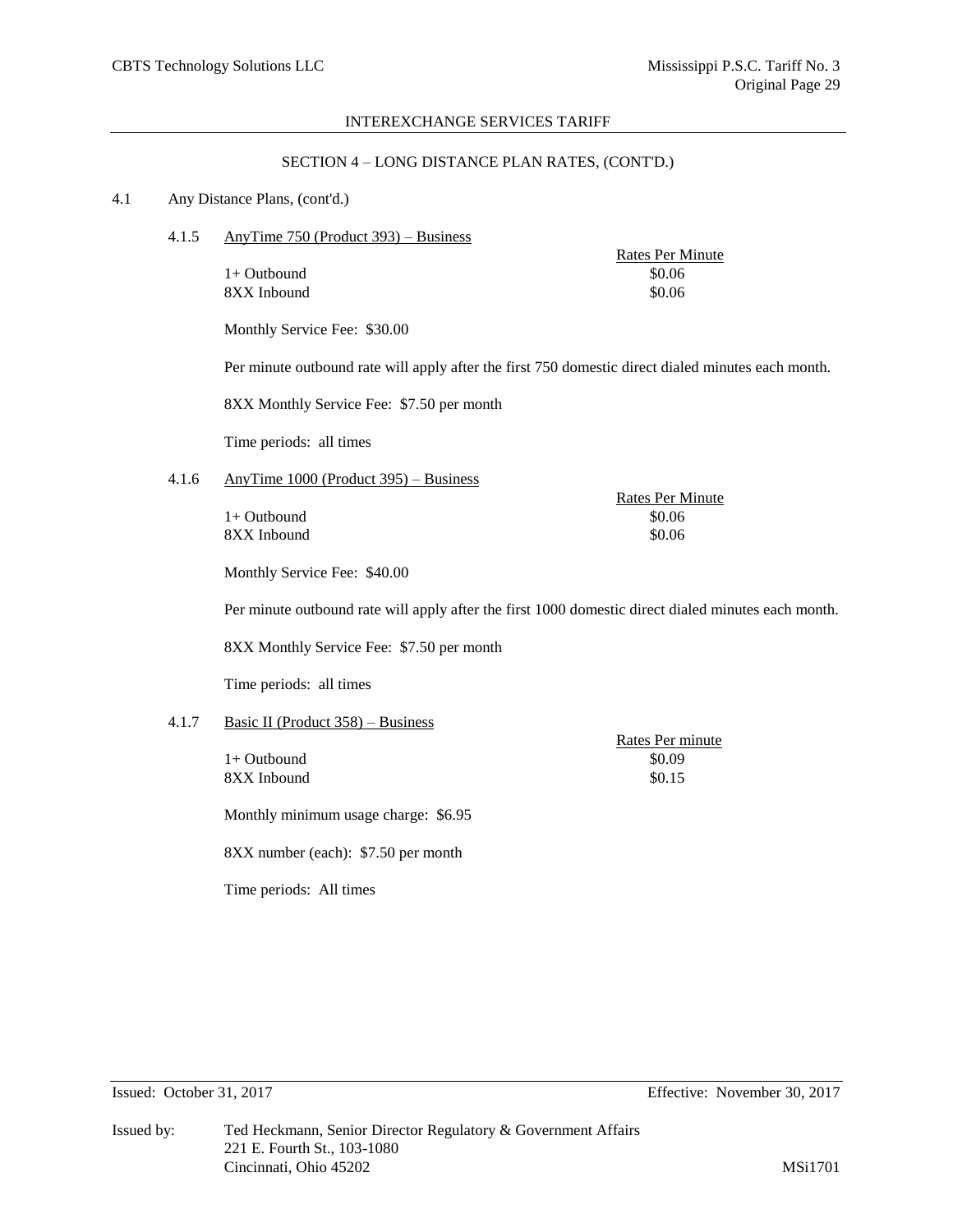# SECTION 4 – LONG DISTANCE PLAN RATES, (CONT'D.)

## 4.1 Any Distance Plans, (cont'd.)

4.1.8 Basic II (Product 368) - Residence

 $1+$  Outbound  $$0.10$  $8XX$  Inbound  $$0.15$ 

Monthly minimum usage charge: \$6.95

8XX number (each): \$7.50 per month

Time periods: All times

4.1.9 AnyTime 100 (Product 591) – Residential

|               |  | Rates Per minute |
|---------------|--|------------------|
| $1+$ Outbound |  | \$0.07           |
| 8XX Inbound   |  | \$0.07           |
|               |  |                  |

Monthly Service Fee: \$10.00

Per minute outbound rate will apply after the first 100 domestic direct dialed minutes each month.

8XX Monthly Service Fee: \$7.50 per month

Time periods: All times

# 4.1.10 AnyTime 100 (Product 593) – Business

 $1+$  Outbound  $$0.07$ 8XX Inbound \$0.07

Rates Per minute

Rates Per minute

Monthly Service Fee: \$10.00

Per minute outbound rate will apply after the first 5000 domestic direct dialed minutes each month.

8XX Monthly Service Fee: \$7.50 per month

Time periods: All times

Issued: October 31, 2017 Effective: November 30, 2017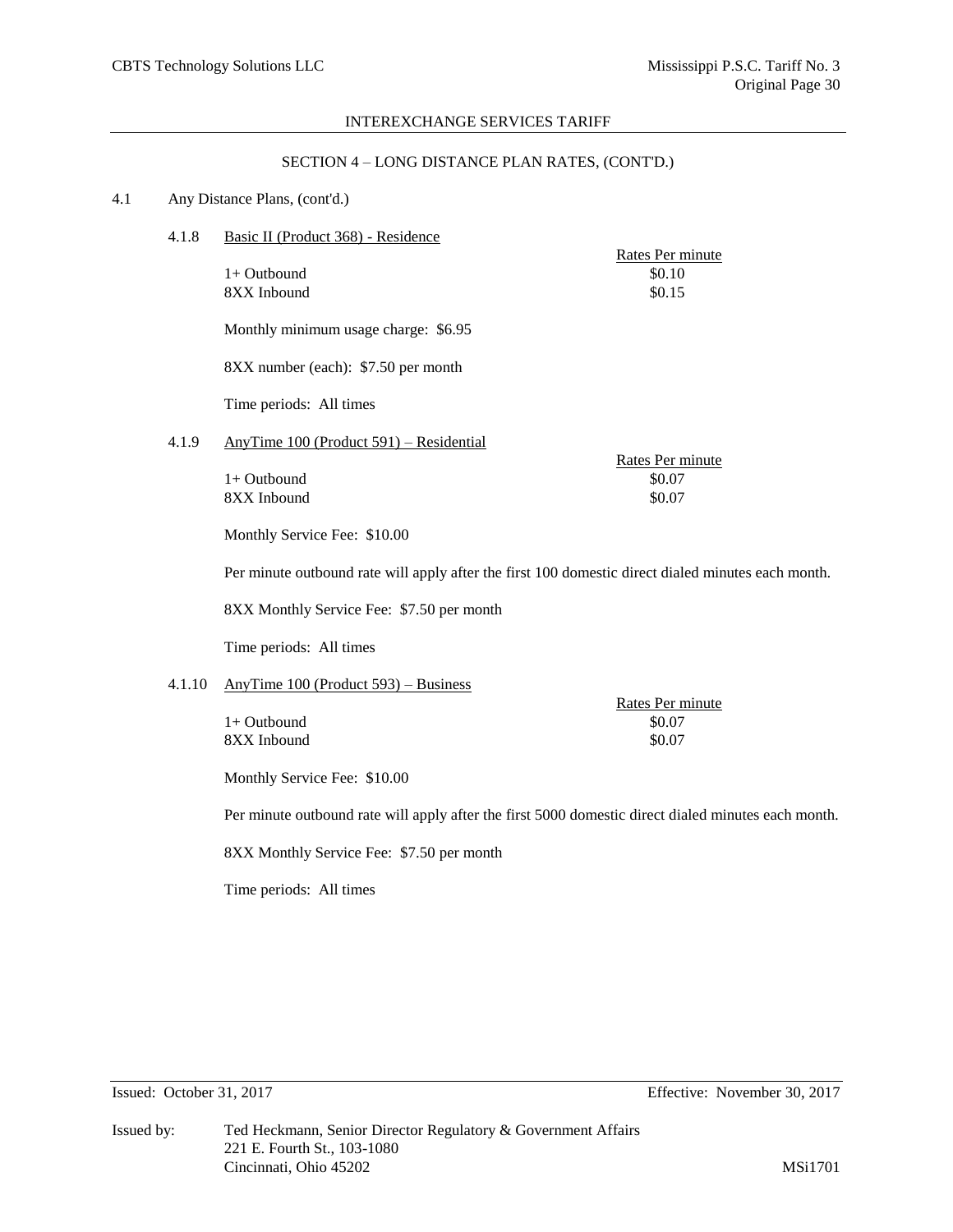# SECTION 4 – LONG DISTANCE PLAN RATES, (CONT'D.)

# 4.1 Any Distance Plans, (cont'd.)

4.1.11 AnyTime 5000 (Product 597) – Residential

 $1+$  Outbound  $$0.06$ 8XX Inbound \$0.06

Rates Per minute

Monthly Service Fee: \$200.00

Per minute outbound rate will apply after the first 5000 domestic direct dialed minutes each month.

8XX Monthly Service Fee: \$7.50 per month

Time periods: All times

# 4.1.12 AnyTime 375 (Product 951) – Residential

8XX Inbound \$0.07

Rates Per minute  $1+$  Outbound  $$0.07$ 

Monthly Service Fee: \$15.00

Per minute outbound rate will apply after the first 375 domestic direct dialed minutes each month.

Charges are calculated on a per call basis and rounded up to the nearest penny.

8XX Monthly Service Fee: \$7.50 per month

Time periods: All times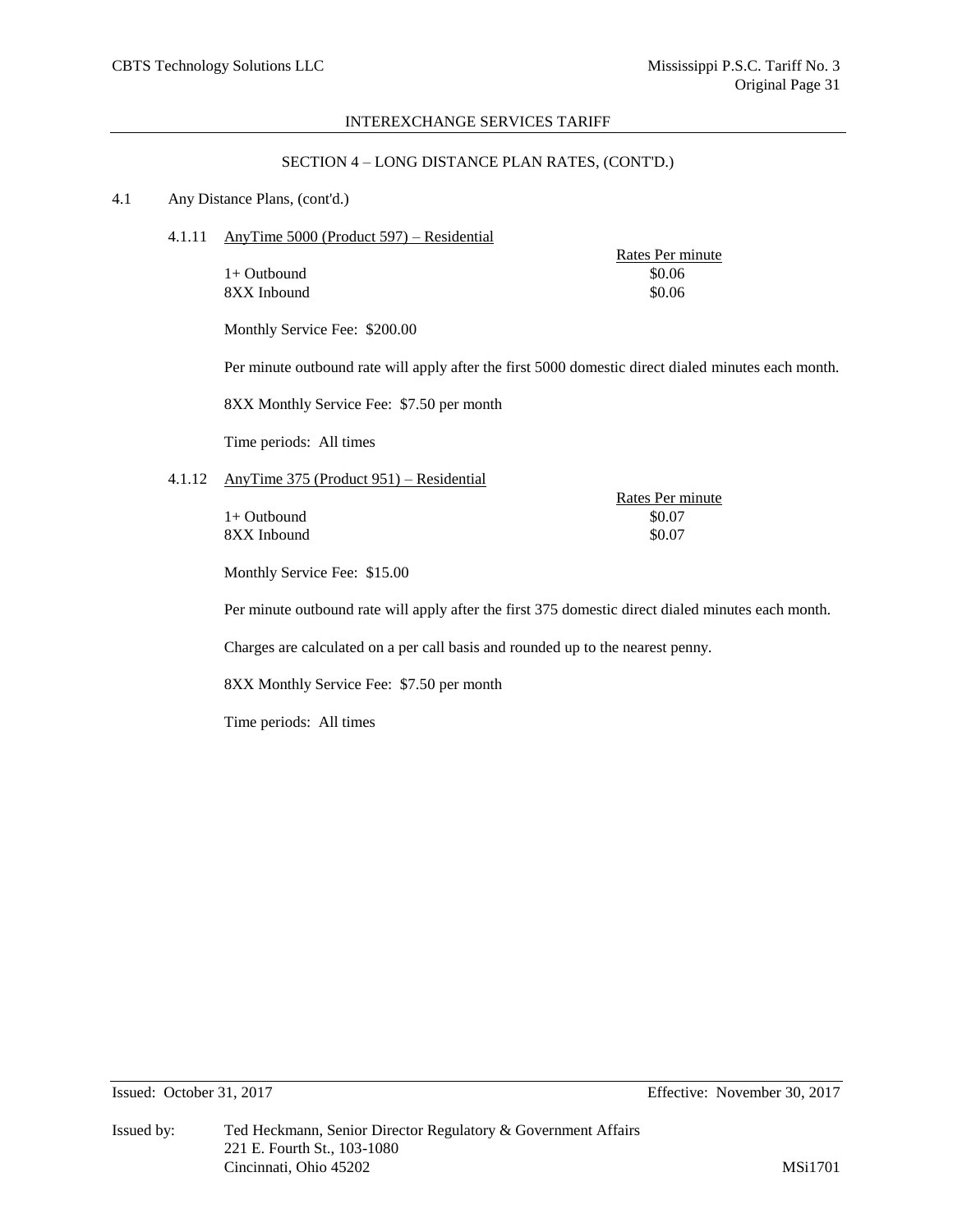# SECTION 4 – LONG DISTANCE PLAN RATES, (CONT'D.)

# 4.1 Any Distance Plans, (cont'd.)

4.1.13 AnyTime 375 (Product 948) – Business

 $1+$  Outbound  $$0.07$ 8XX Inbound \$0.07

Rates Per minute

Monthly Service Fee: \$15.00

Per minute charge will apply to calls after the first 375 domestic direct dialed minutes each month

8XX Monthly Service Fee: \$7.50 per month

Time periods: All times

# 4.1.14 AnyTime 4000 (Product 475) – Business

1+ Outbound \$0.0375 8XX Inbound \$0.0375 Monthly Service Fee: \$150.00

Rates Per minute

Outbound rate applies after the first 4000 domestic direct dialed minutes

8XX Monthly Service Fee: \$7.50 per month

Time periods: All times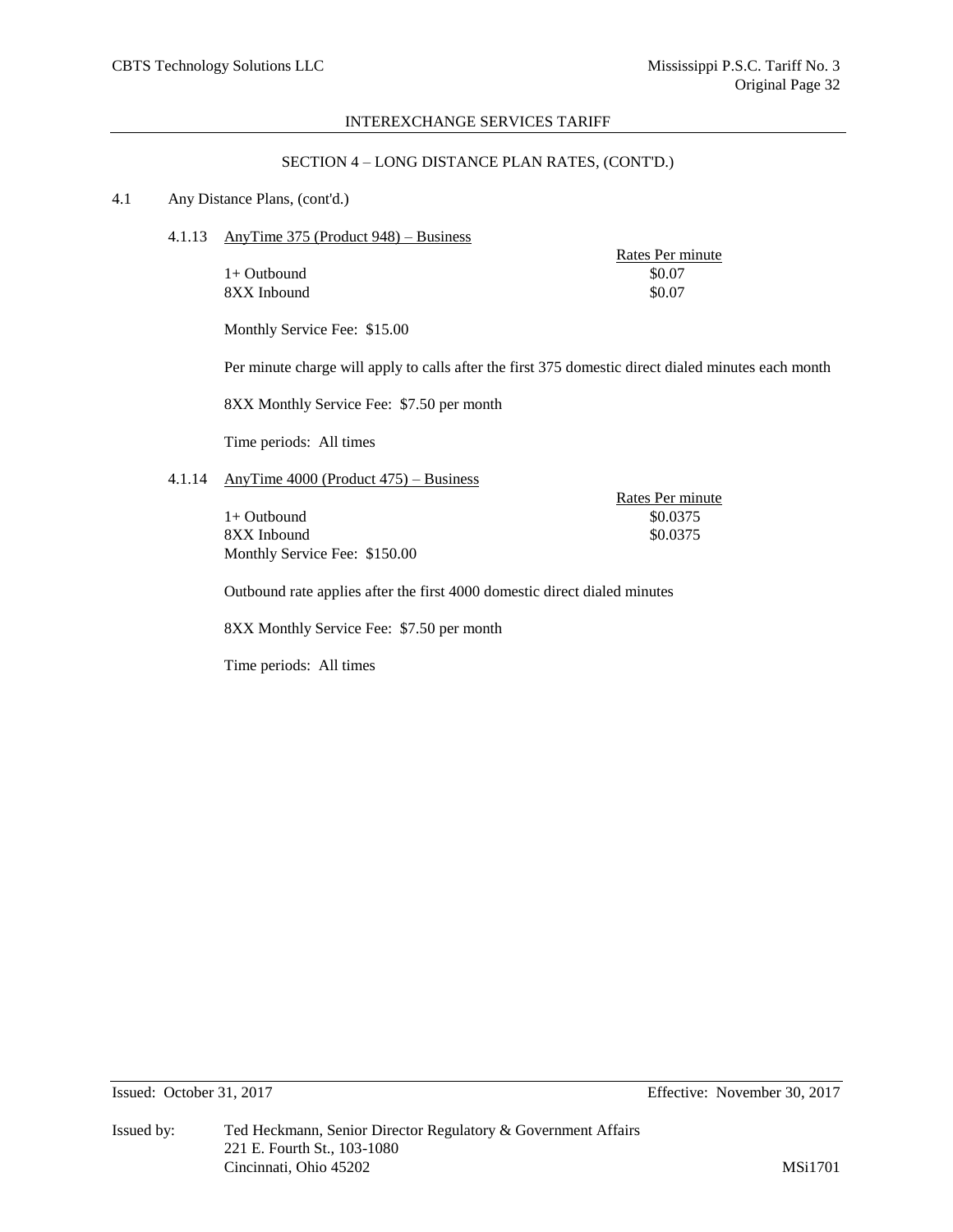# SECTION 4 – LONG DISTANCE PLAN RATES, (CONT'D.)

# 4.2 Basic Business Plans

# 4.2.1 Product 76 - Business

|                         | <b>Rates Per Minute</b> |
|-------------------------|-------------------------|
| $1+$ Outbound           | \$0.08                  |
| 1+ Outbound - Dedicated | \$0.06                  |
| 8XX Inbound             | \$0.08                  |
| 8XX Inbound - Dedicated | \$0.06                  |
|                         |                         |

8XX Monthly Service Fee: \$7.50

Time periods: all times